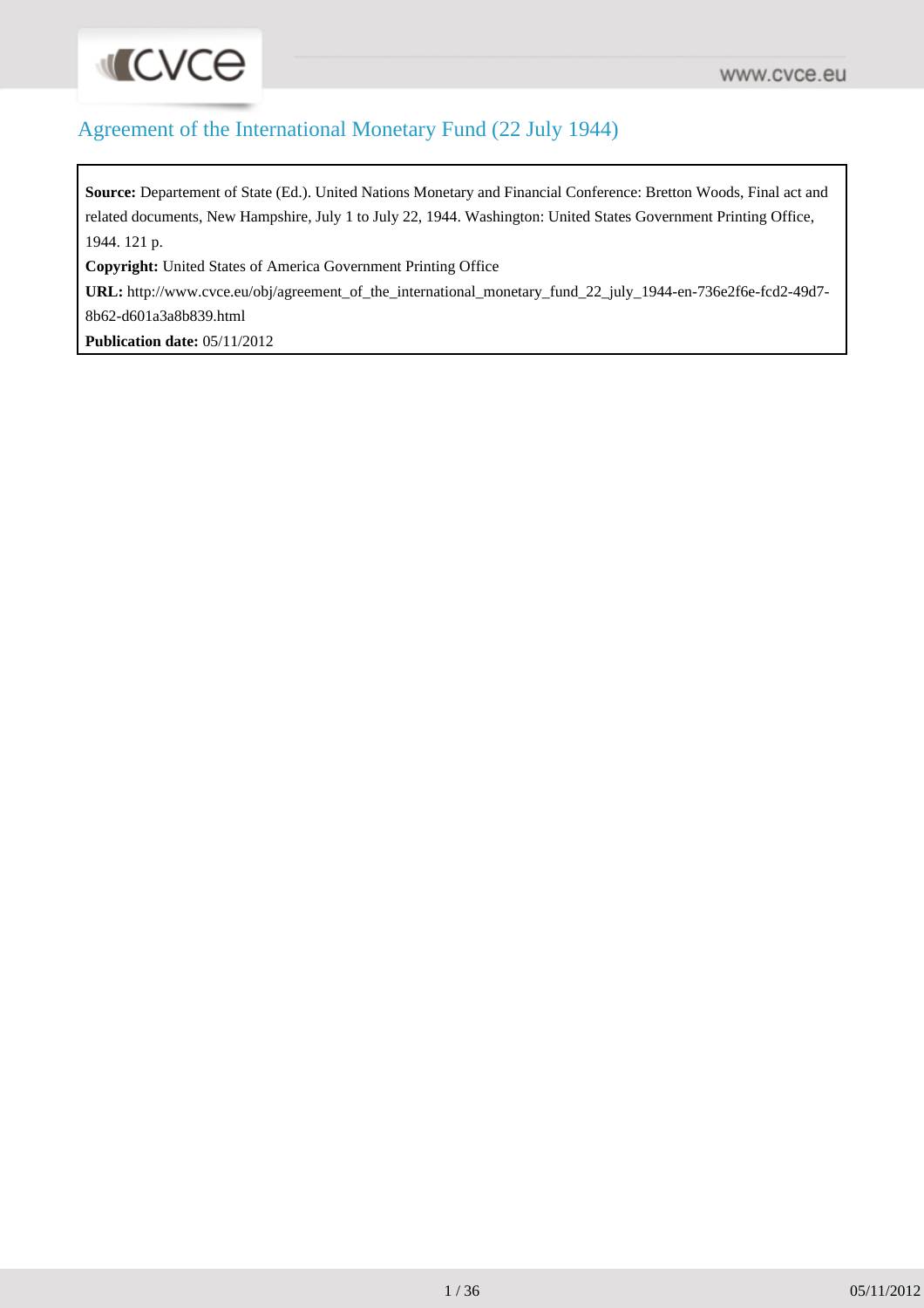# **ILCVCe**

**United Nations Monetary and Financial Conference**

**Bretton Woods, New Hampshire July 1 to July 22, 1944**

## **Final Act and Related Documents**

| ANNEX AARTICLES OF AGREEMENT OF THE INTERNATIONAL MONETARY FUND                         |
|-----------------------------------------------------------------------------------------|
|                                                                                         |
| SCHEDULE BProvisions With Respect to Repurchase by a Member of Its Currency Held by the |
|                                                                                         |
|                                                                                         |
|                                                                                         |
|                                                                                         |
|                                                                                         |
|                                                                                         |
|                                                                                         |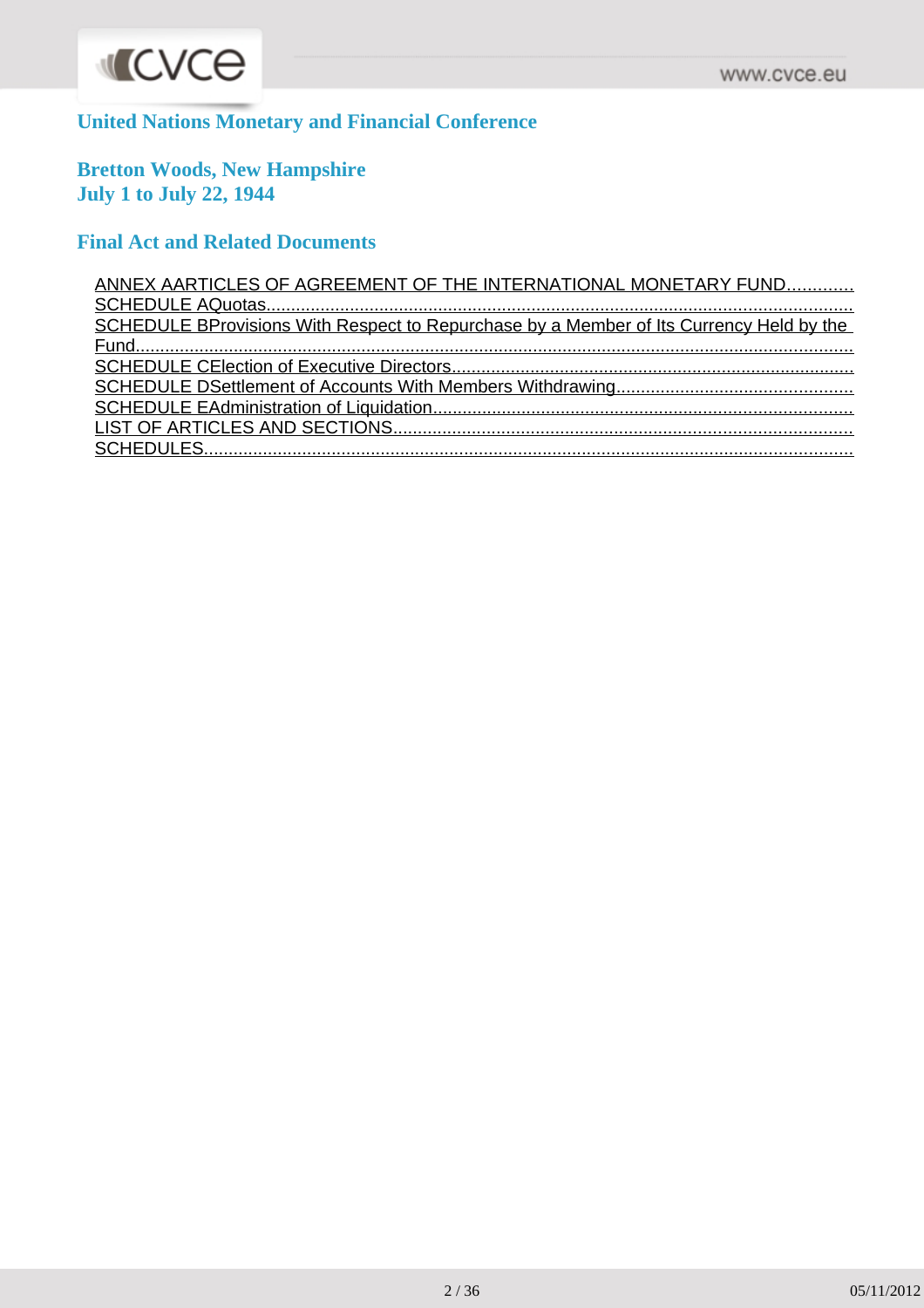

## **ANNEX A ARTICLES OF AGREEMENT OF THE INTERNATIONAL MONETARY FUND**

The Governments on whose behalf the present Agreement is signed agree as follows:

#### **INTRODUCTORY ARTICLE**

The International Monetary Fund is established and shall operate in accordance with the following provisions:

## **ARTICLE I Purposes**

The purposes of the International Monetary Fund are:

(i) To promote international monetary cooperation through a permanent institution which provides the machinery for consultation and collaboration on international monetary problems.

(ii) To facilitate the expansion and balanced growth of international trade, and to contribute thereby to the promotion and maintenance of high levels of employment and real income and to the development of the productive resources of all members as primary objectives of economic policy.

(iii) To promote exchange stability, to maintain orderly exchange arrangements among members, and to avoid competitive exchange depreciation.

(iv) To assist in the establishment of a multilateral system of payments in respect of current transactions between members and in the elimination of foreign exchange restrictions which hamper the growth of world trade.

(v) To give confidence to members by making the Fund's resources available to them under adequate safeguards, thus providing them with opportunity to correct maladjustments in their balance of payments without resorting to measures destructive of national or international prosperity.

(vi) In accordance with the above, to shorten the duration and lessen the degree of disequilibrium in the international balances of payments of members.

The Fund shall be guided in all its decisions by the purposes set forth in this Article.

## **ARTICLE II Membership**

**Section 1.***Original members*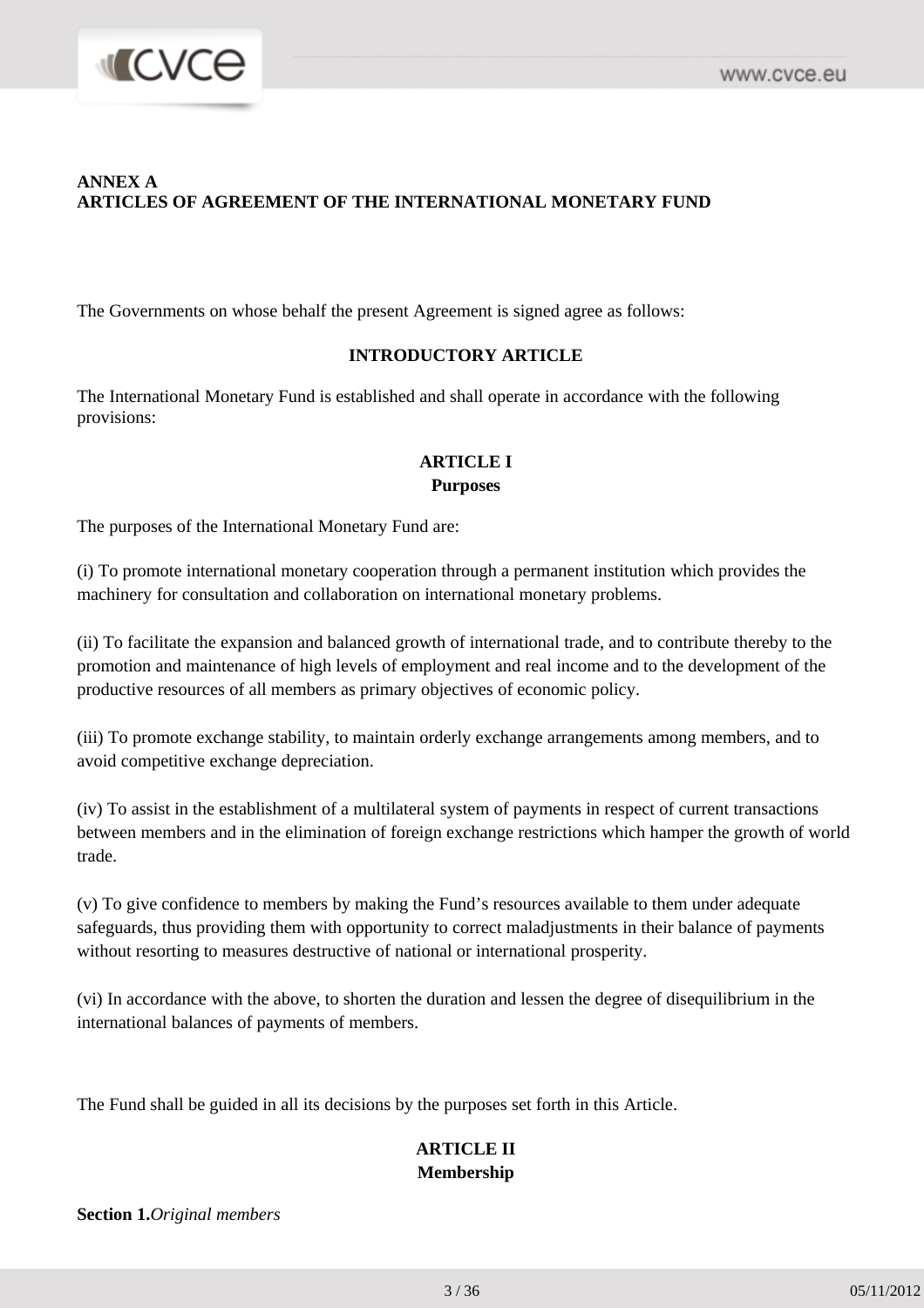

The original members of the Fund shall be those of the countries represented at the United Nations Monetary and Financial Conference whose governments accept membership before the date specified in Article XX, Section 2 (e).

#### **Section 2.***Other members*

Membership shall be open to the governments of other countries at such times and in accordance with such terms as may be prescribed by the Fund.

## **ARTICLE III Quotas and Subscriptions**

#### **Section 1.***Quotas*

Each member shall be assigned a quota. The quotas of the members represented at the United Nations Monetary and Financial Conference which accept membership before the date specified in Article XX, Section 2 (e), shall be those set forth in Schedule A. The quotas of other members shall be determined by the Fund.

#### **Section 2.***Adjustment of quotas*

The Fund shall at intervals of five years review, and if it deems it appropriate propose an adjustment of, the quotas of the members. It may also, if it thinks fit, consider at any other time the adjustment of any particular quota at the request of the member concerned. A four-fifths majority of the total voting power shall be required for any change in quotas and no quota shall be changed without the consent of the member concerned.

#### **Section 3.***Subscriptions: time, place, and form of payment*

(a) The subscription of each member shall be equal to its quota and shall be paid in full to the Fund at the appropriate depository on or before the date when the member becomes eligible under Article XX, Section 4 (c) or (d), to buy currencies from the Fund.

- (b) Each member shall pay in gold, as a minimum, the smaller of
- (i) twenty-five percent of its quota; or

(ii) ten percent of its net official holdings of gold and United States dollars as at the date when the Fund notifies members under Article XX, Section 4 (a) that it will shortly be in a position to begin exchange transactions.

Each member shall furnish to the Fund the data necessary to determine its net official holdings of gold and United States dollars.

(c) Each member shall pay the balance of its quota in its own currency.

(d) If the net official holdings of gold and United States dollars of any member as at the date referred to in (b) (ii) above are not ascertainable because its territories have been occupied by the enemy, the Fund shall fix an appropriate alternative date for determining such holdings. If such date is later than that on which the country becomes eligible under Article XX, Section 4 (c) or (d), to buy currencies from the Fund, the Fund and the member shall agree on a provisional gold payment to be made under (b) above, and the balance of the member's subscription shall be paid in the member's currency, subject to appropriate adjustment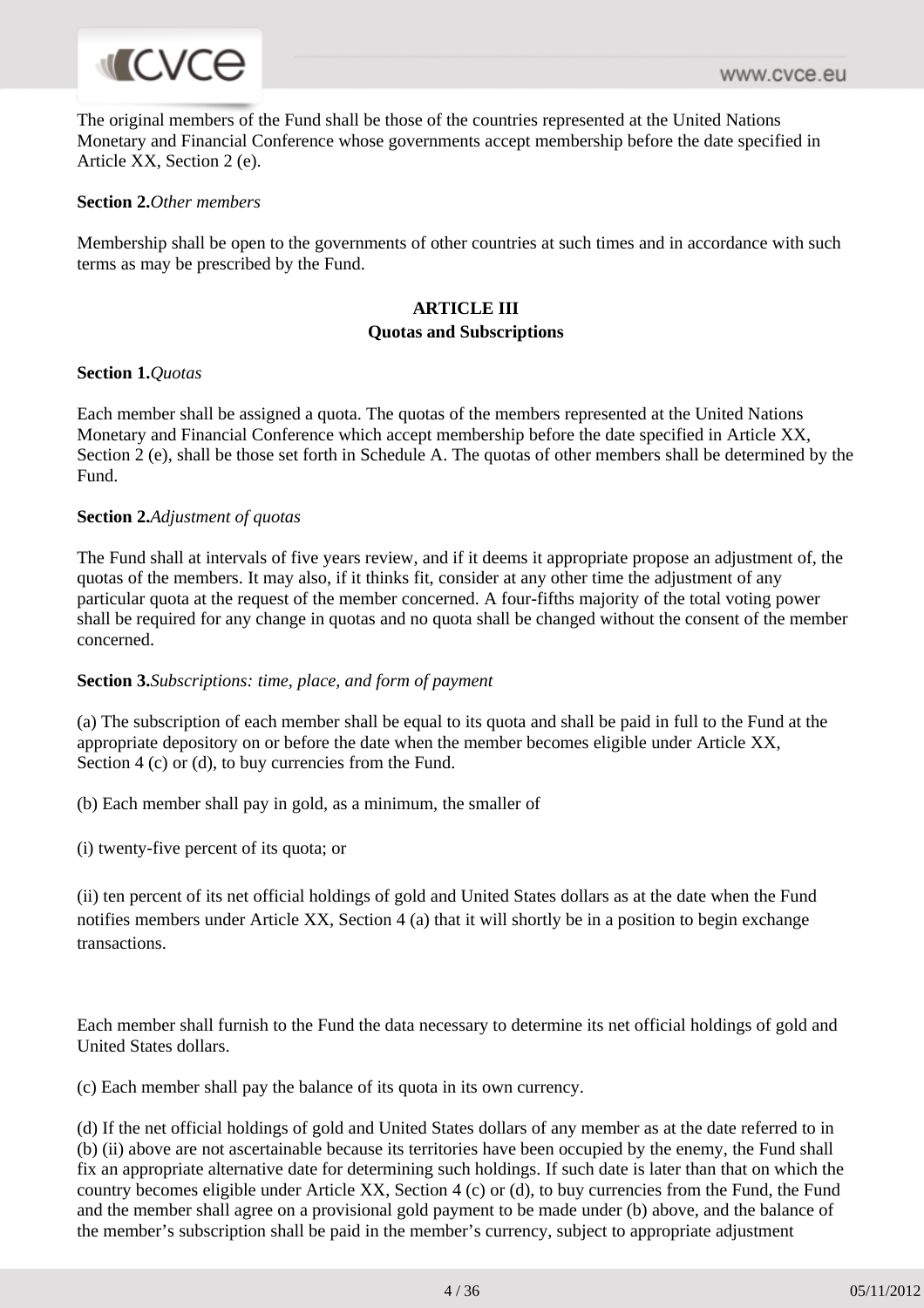between the member and the Fund when the net official holdings have been ascertained.

## **Section 4.***Payments when quotas are changed*

(a) Each member which consents to an increase in its quota shall, within thirty days after the date of its consent, pay to the Fund twenty-five percent of the increase in gold and the balance in its own currency. If, however, on the date when the member consents to an increase, its monetary reserves are less than its new quota, the Fund may reduce the proportion of the increase to be paid in gold.

(b) If a member consents to a reduction in its quota, the Fund shall, within thirty days after the date of the consent, pay to the member an amount equal to the reduction. The payment shall be made in the member's currency and in such amount of gold as may be necessary to prevent reducing the Fund's holdings of the currency below seventy-five percent of the new quota.

## **Section 5.***Substitution of securities for currency*

The Fund shall accept from any member in place of any part of the member's currency which in the judgment of the Fund is not needed for its operations, notes or similar obligations issued by the member or the depository designated by the member under Article XIII, Section 2, which shall be non-negotiable, noninterest bearing and payable at their par value on demand by crediting the account of the Fund in the designated depository. This Section shall apply not only to currency subscribed by members but also to any currency otherwise due to, or acquired by, the Fund.

## **ARTICLE IV Par Values of Currencies**

## **Section 1.***Expression of par values*

(a) The par value of the currency of each member shall be expressed in terms of gold as a common denominator or in terms of the United States dollar of the weight and fineness in effect on July 1, 1944.

(b) All computations relating to currencies of members for the purpose of applying the provisions of this Agreement shall be on the basis of their par values.

## **Section 2.***Gold purchases based on par values*

The Fund shall prescribe a margin above and below par value for transactions in gold by members, and no member shall buy gold at a price above par value plus the prescribed margin, or sell gold at a price below par value minus the prescribed margin.

## **Section 3.***Foreign exchange dealings based on parity*

The maximum and the minimum rates for exchange transactions between the currencies of members taking place within their territories shall not differ from parity

(i) in the case of spot exchange transactions, by more than one percent; and

(ii) in the case of other exchange transactions, by a margin which exceeds the margin for spot exchange transactions by more than the Fund considers reasonable.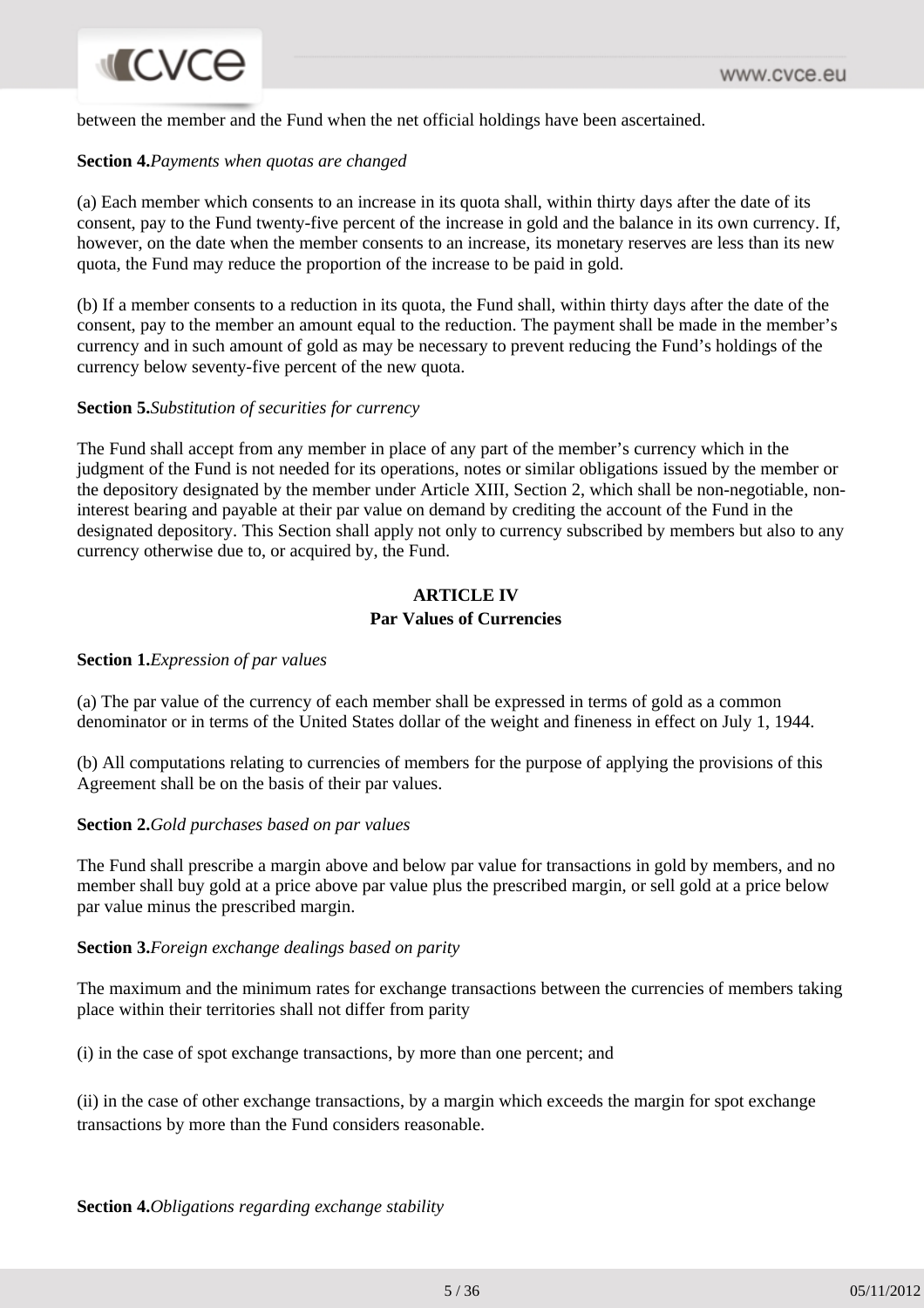(a) Each member undertakes to collaborate with the Fund to promote exchange stability, to maintain orderly exchange arrangements with other members, and to avoid competitive exchange alterations.

(b) Each member undertakes, through appropriate measures consistent with this Agreement, to permit within its territories exchange transactions between its currency and the currencies of other members only within the limits prescribed under Section 3 of this Article. A member whose monetary authorities, for the settlement of international transactions, in fact freely buy and sell gold within the limits prescribed by the Fund under Section 2 of this Article shall be deemed to be fulfilling this undertaking.

## **Section 5.***Changes in par values*

(a) A member shall not propose a change in the par value of its currency except to correct a fundamental disequilibrium.

(b) A change in the par value of a member's currency may be made only on the proposal of the member and only after consultation with the Fund.

(c) When a change is proposed, the Fund shall first take into account the changes, if any, which have already taken place in the initial par value of the member's currency as determined under Article XX, Section 4. If the proposed change, together with all previous changes, whether increases or decreases,

(i) does not exceed ten percent of the initial par value, the Fund shall raise no objection,

(ii) does not exceed a further ten percent of the initial par value, the Fund may either concur or object, but shall declare its attitude within seventy-two hours if the member so requests,

(iii) is not within (i) or (ii) above, the Fund may either concur or object, but shall be entitled to a longer period in which to declare its attitude.

(d) Uniform changes in par values made under Section 7 of this Article shall not be taken into account in determining whether a proposed change falls within (i), (ii), or (iii) of (c) above.

(e) A member may change the par value of its currency without the concurrence of the Fund if the change does not affect the international transactions of members of the Fund.

(f) The Fund shall concur in a proposed change which is within the terms of  $(c)$  (ii) or  $(c)$  (iii) above if it is satisfied that the change is necessary to correct a fundamental disequilibrium. In particular, provided it is so satisfied, it shall not object to a proposed change because of the domestic social or political policies of the member proposing the change.

## **Section 6.***Effect of unauthorized changes*

If a member changes the par value of its currency despite the objection of the Fund, in cases where the Fund is entitled to object, the member shall be ineligible to use the resources of the Fund unless the Fund otherwise determines; and if, after the expiration of a reasonable period, the difference between the member and the Fund continues, the matter shall be subject to the provisions of Article XV, Section 2 (b).

## **Section 7.***Uniform changes in par values*

Notwithstanding the provisions of Section 5 (b) of this Article, the Fund by a majority of the total voting power may make uniform proportionate changes in the par values of the currencies of all members, provided each such change is approved by every member which has ten percent or more of the total of the quotas. The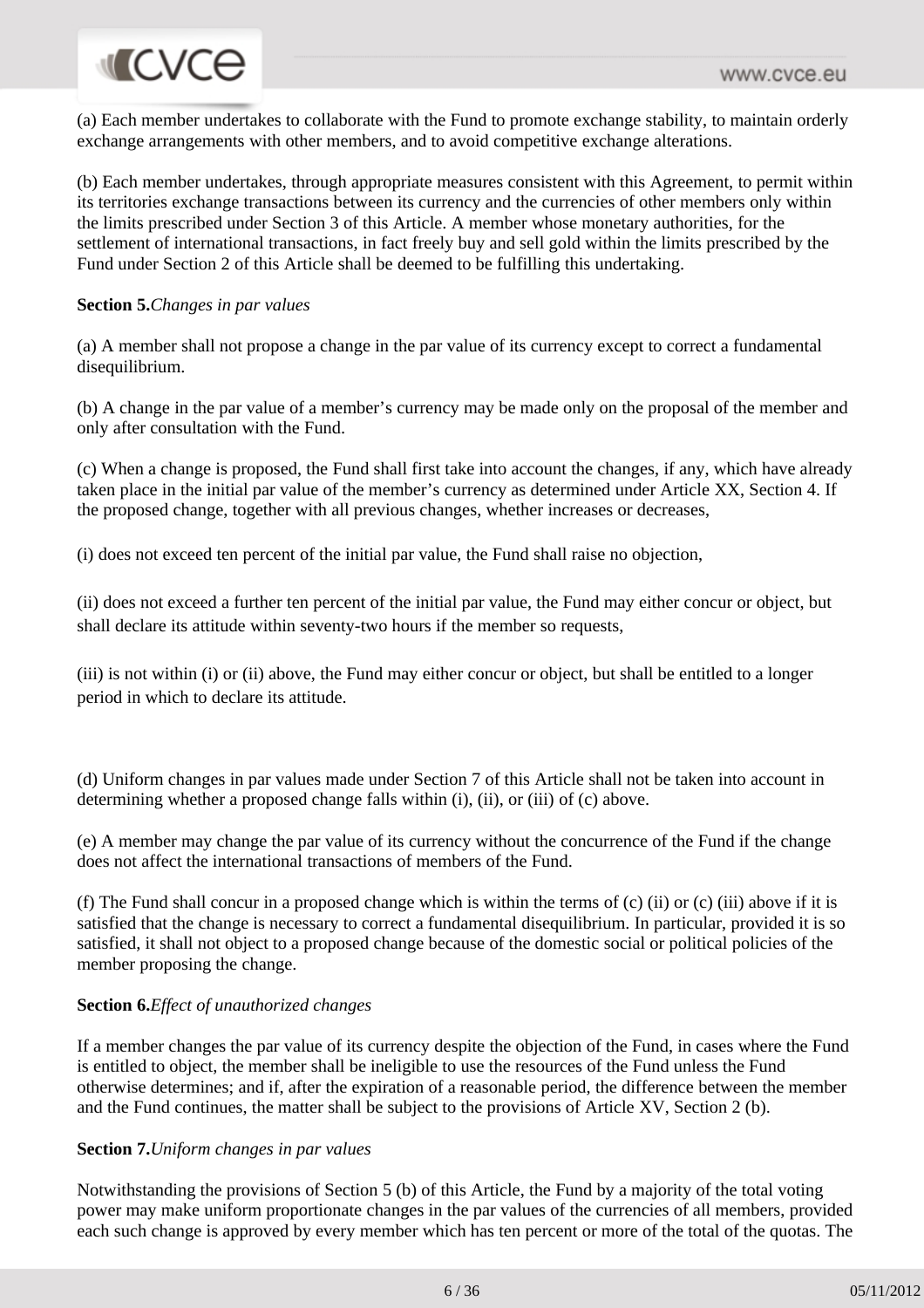par value of a member's currency shall, however, not be changed under this provision if, within seventy-two hours of the Fund's action, the member informs the Fund that it does not wish the par value of its currency to be changed by such action.

## **Section 8.***Maintenance of gold value of the Fund's assets*

(a) The gold value of the Fund's assets shall be maintained notwithstanding changes in the par or foreign exchange value of the currency of any member.

(b) Whenever (i) the par value of a member's currency is reduced, or (ii) the foreign exchange value of a member's currency has, in the opinion of the Fund, depreciated to a significant extent within that member's territories, the member shall pay to the Fund within a reasonable time an amount of its own currency equal to the reduction in the gold value of its currency held by the Fund.

(c) Whenever the par value of a member's currency is increased, the Fund shall return to such member within a reasonable time an amount in its currency equal to the increase in the gold value of its currency held by the Fund.

(d) The provisions of this Section shall apply to a uniform proportionate change in the par values of the currencies of all members, unless at the time when such a change is proposed the Fund decides otherwise.

## **Section 9.***Separate currencies within a member's territories*

A member proposing a change in the par value of its currency shall be deemed, unless it declares otherwise, to be proposing a corresponding change in the par value of the separate currencies of all territories in respect of which it has accepted this Agreement under Article XX, Section 2 (g). It shall, however, be open to a member to declare that its proposal relates either to the metropolitan currency alone, or only to one or more specified separate currencies, or to the metropolitan currency and one or more specified separate currencies.

## **ARTICLE V Transactions with the Fund**

## **Section 1.***Agencies dealing with the Fund*

Each member shall deal with the Fund only through its Treasury, central bank, stabilization fund or other similar fiscal agency and the Fund shall deal only with or through the same agencies.

## **Section 2.***Limitation on the Fund's operations*

Except as otherwise provided in this Agreement, operations on the account of the Fund shall be limited to transactions for the purpose of supplying a member, on the initiative of such member, with the currency of another member in exchange for gold or for the currency of the member desiring to make the purchase.

## **Section 3.***Conditions governing use of the Fund's resources*

(a) A member shall be entitled to buy the currency of another member from the Fund in exchange for its own currency subject to the following conditions:

(i) The member desiring to purchase the currency represents that it is presently needed for making in that currency payments which are consistent with the provisions of this Agreement;

(ii) The Fund has not given notice under Article VII, Section 3, that its holdings of the currency desired have become scarce;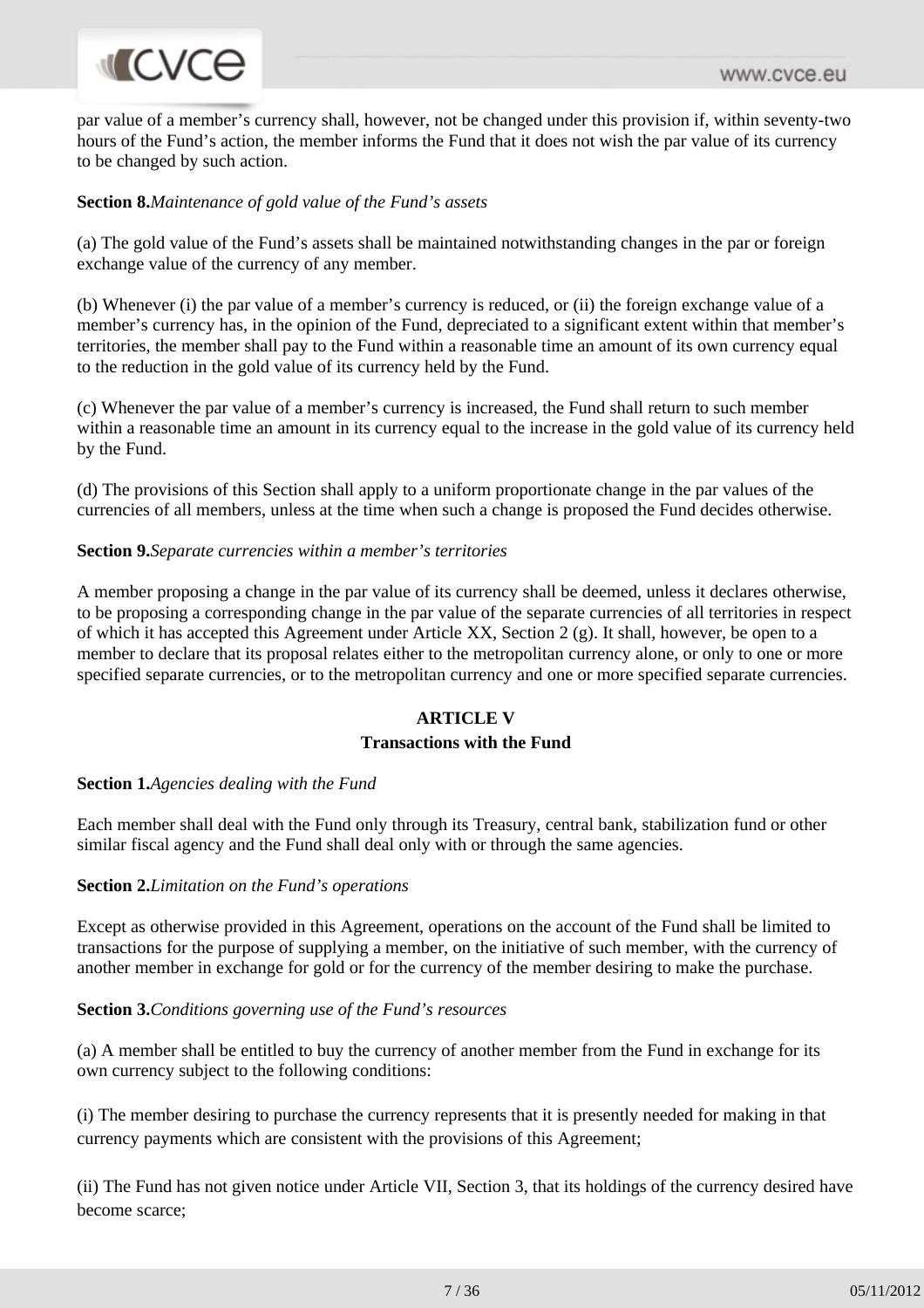(iii) The proposed purchase would not cause the Fund's holdings of the purchasing member's currency to increase by more than twenty-five percent of its quota during the period of twelve months ending on the date of the purchase nor to exceed two hundred percent of its quota, but the twenty-five percent limitation shall apply only to the extent that the Fund's holdings of the member's currency have been brought above seventy-five percent of its quota if they had been below that amount;

(iv) The Fund has not previously declared under Section 5 of this Article, Article IV, Section 6, Article VI, Section 1, or Article XV, Section 2 (a), that the member desiring to purchase is ineligible to use the resources of the Fund.

(b) A member shall not be entitled without the permission of the Fund to use the Fund's resources to acquire currency to hold against forward exchange transactions.

## **Section 4.***Waiver of conditions*

The Fund may in its discretion, and on terms which safeguard its interests, waive any of the conditions prescribed in Section 3 (a) of this Article, especially in the case of members with a record of avoiding large or continuous use of the Fund's resources. In making a waiver it shall take into consideration periodic or exceptional requirements of the member requesting the waiver. The Fund shall also take into consideration a member's willingness to pledge as collateral security gold, silver, securities, or other acceptable assets having a value sufficient in the opinion of the Fund to protect its interests and may require as a condition of waiver the pledge of such collateral security.

## **Section 5.***Ineligibility to use the Fund's resources*

Whenever the Fund is of the opinion that any member is using the resources of the Fund in a manner contrary to the purposes of the Fund, it shall present to the member a report setting forth the views of the Fund and prescribing a suitable time for reply. After presenting such a report to a member, the Fund may limit the use of its resources by the member. If no reply to the report is received from the member within the prescribed time, or if the reply received is unsatisfactory, the Fund may continue to limit the member's use of the Fund's resources or may, after giving reasonable notice to the member, declare it ineligible to use the resources of the Fund.

## **Section 6.***Purchases of currencies from the Fund for gold*

(a) Any member desiring to obtain, directly or indirectly, the currency of another member for gold shall, provided that it can do so with equal advantage, acquire it by the sale of gold to the Fund.

(b) Nothing in this Section shall be deemed to preclude any member from selling in any market gold newly produced from mines located within its territories.

## **Section 7.***Repurchase by a member of its currency held by the Fund*

(a) A member may repurchase from the Fund and the Fund shall sell for gold any part of the Fund's holdings of its currency in excess of its quota.

(b) At the end of each financial year of the Fund, a member shall repurchase from the Fund with gold or convertible currencies, as determined in accordance with Schedule B, part of the Fund's holdings of its currency under the following conditions:

(i) Each member shall use in repurchases of its own currency from the Fund an amount of its monetary reserves equal in value to one-half of any increase that has occurred during the year in the Fund's holdings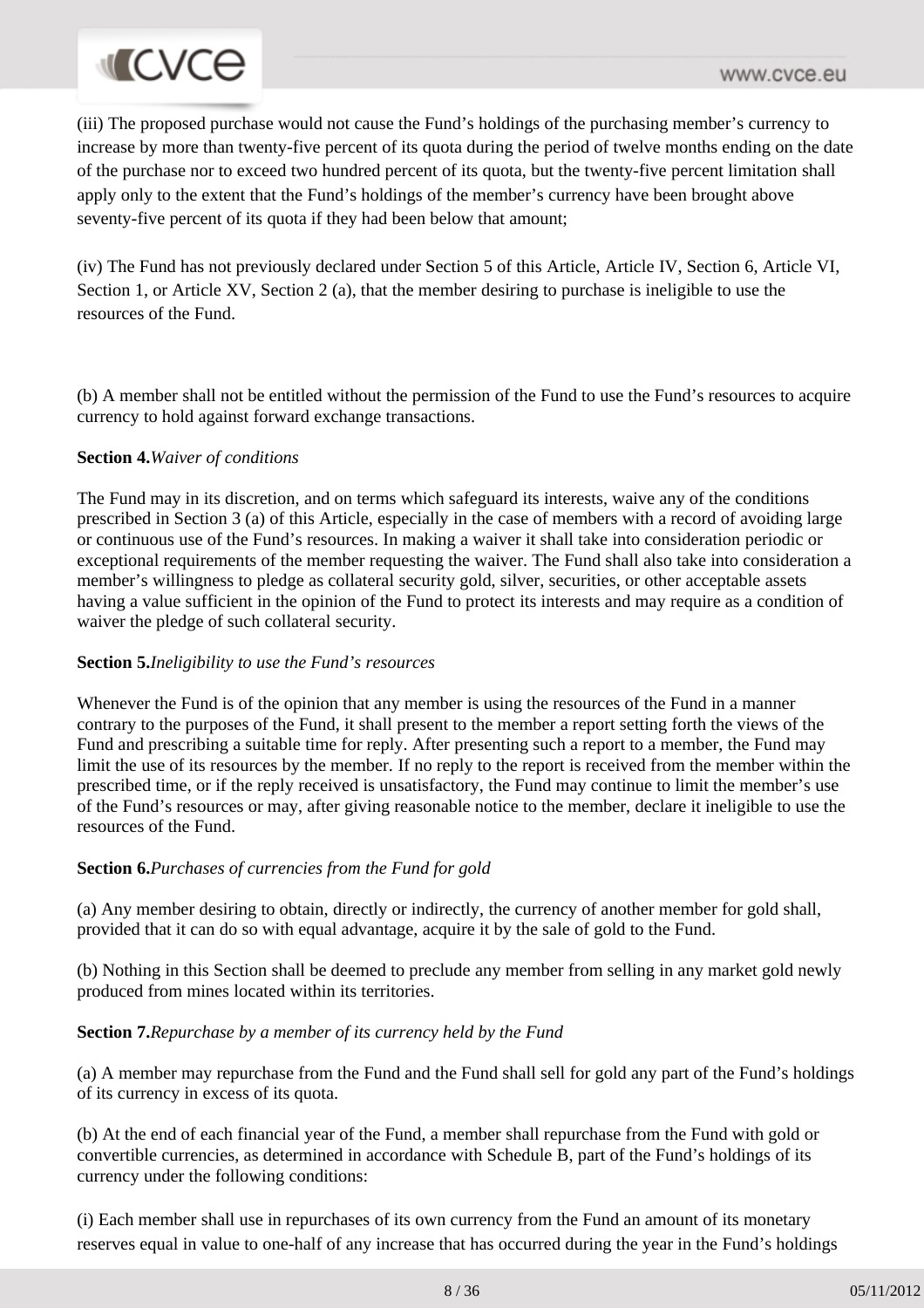# **INCVCe**

of its currency plus one-half of any increase, or minus one-half of any decrease, that has occurred during the year in the member's monetary reserves. This rule shall not apply when a member's monetary reserves have decreased during the year by more than the Fund's holdings of its currency have increased.

(ii) If after the repurchase described in (i) above (if required) has been made, a member's holdings of another member's currency (or of gold acquired from that member) are found to have increased by reason of transactions in terms of that currency with other members or persons in their territories, the member whose holdings of such currency (or gold) have thus increased shall use the increase to repurchase its own currency from the Fund.

(c) None of the adjustments described in (b) above shall be carried to a point at which

(i) the member's monetary reserves are below its quota, or

(ii) the Fund's holdings of its currency are below seventy-five percent of its quota, or

(iii) the Fund's holdings of any currency required to be used are above seventy-five percent of the quota of the member concerned.

## **Section 8.***Charges*

(a) Any member buying the currency of another member from the Fund in exchange for its own currency shall pay a service charge uniform for all members of three-fourths percent in addition to the parity price. The Fund in its discretion may increase this service charge to not more than one percent or reduce it to not less than one-half percent.

(b) The Fund may levy a reasonable handling charge on any member buying gold from the Fund or selling gold to the Fund.

(c) The Fund shall levy charges uniform for all members which shall be payable by any member on the average daily balances of its currency held by the Fund in excess of its quota. These charges shall be at the following rates:

(i) *On amounts not more than twenty-five percent in excess of the quota:* no charge for the first three months; one-half percent per annum for the next nine months; and thereafter an increase in the charge of one-half percent for each subsequent year.

(ii) *On amounts more than twenty-five percent and not more than fifty percent in excess of the quota:* an additional one-half percent for the first year; and an additional one-half percent for each subsequent year.

(iii) *On each additional bracket of twenty-five percent in excess of the quota:* an additional one-half percent for the first year; and an additional one-half percent for each subsequent year.

(d) Whenever the Fund's holdings of a member's currency are such that the charge applicable to any bracket for any period has reached the rate of four percent per annum, the Fund and the member shall consider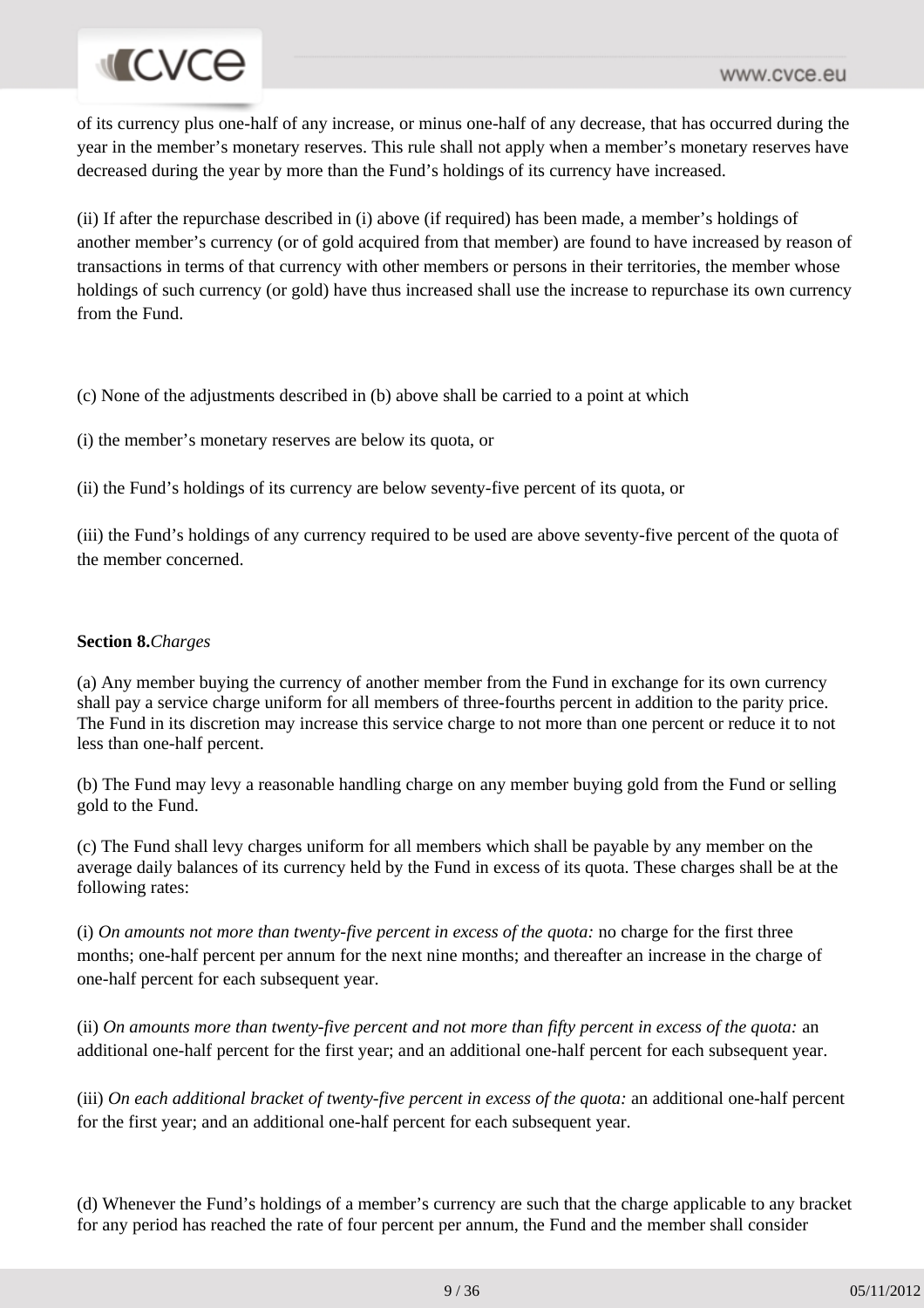

means by which the Fund's holdings of the currency can be reduced. Thereafter, the charges shall rise in accordance with the provisions of (c) above until they reach five percent and failing agreement, the Fund may then impose such charges as it deems appropriate.

(e) The rates referred to in (c) and (d) above may be changed by a three-fourths majority of the total voting power.

(f) All charges shall be paid in gold. If, however, the member's monetary reserves are less than one-half of its quota, it shall pay in gold only that proportion of the charges due which such reserves bear to one-half of its quota, and shall pay the balance in its own currency.

## **ARTICLE VI Capital Transfers**

## **Section 1.***Use of the Fund's resources for capital transfers*

(a) A member may not make net use of the Fund's resources to meet a large or sustained outflow of capital, and the Fund may request a member to exercise controls to prevent such use of the resources of the Fund. If, after receiving such a request, a member fails to exercise appropriate controls, the Fund may declare the member ineligible to use the resources of the Fund.

(b) Nothing in this Section shall be deemed

(i) to prevent the use of the resources of the Fund for capital transactions of reasonable amount required for the expansion of exports or in the ordinary course of trade, banking or other business, or

(ii) to affect capital movements which are met out of a member's own resources of gold and foreign exchange, but members undertake that such capital movements will be in accordance with the purposes of the Fund.

## **Section 2.***Special provisions for capital transfers*

If the Fund's holdings of the currency of a member have remained below seventy-five percent of its quota for an immediately preceding period of not less than six months, such member, if it has not been declared ineligible to use the resources of the Fund under Section 1 of this Article, Article IV, Section 6, Article V, Section 5, or Article XV, Section 2 (a), shall be entitled, notwithstanding the provisions of Section 1 (a) of this Article, to buy the currency of another member from the Fund with its own currency for any purpose, including capital transfers. Purchases for capital transfers under this Section shall not, however, be permitted if they have the effect of raising the Fund's holdings of the currency of the member desiring to purchase above seventy-five percent of its quota, or of reducing the Fund's holdings of the currency desired below seventy-five percent of the quota of the member whose currency is desired.

## **Section 3.***Controls of capital transfers*

Members may exercise such controls as are necessary to regulate international capital movements, but no member may exercise these controls in a manner which will restrict payments for current transactions or which will unduly delay transfers of funds in settlement of commitments, except as provided in Article VII, Section 3 (b), and in Article XIV, Section 2.

## **ARTICLE VII Scarce Currencies**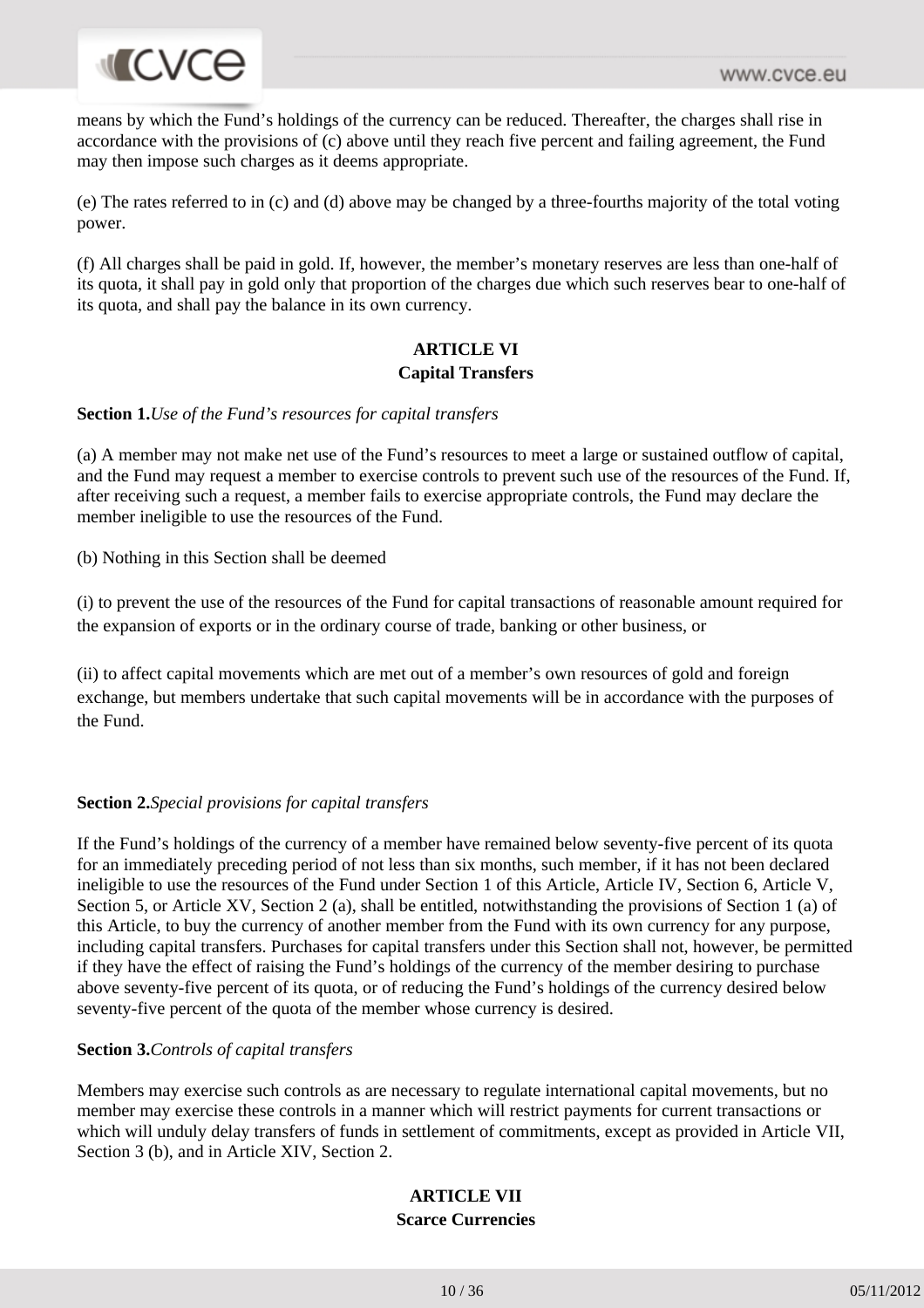## **Section 1.***General scarcity of currency*

If the Fund finds that a general scarcity of a particular currency is developing, the Fund may so inform members and may issue a report setting forth the causes of the scarcity and containing recommendations designed to bring it to an end. A representative of the member whose currency is involved shall participate in the preparation of the report.

#### **Section 2.***Measures to replenish the Fund's holdings of scarce currencies*

The Fund may, if it deems such action appropriate to replenish its holdings of any member's currency, take either or both of the following steps:

(i) Propose to the member that, on terms and conditions agreed between the Fund and the member, the latter lend its currency to the Fund or that, with the approval of the member, the Fund borrow such currency from some other source either within or outside the territories of the member, but no member shall be under any obligation to make such loans to the Fund or to approve the borrowing of its currency by the Fund from any other source.

(ii) Require the member to sell its currency to the Fund for gold.

## **Section 3.***Scarcity of the Fund's holdings*

(a) If it becomes evident to the Fund that the demand for a member's currency seriously threatens the Fund's ability to supply that currency, the Fund, whether or not it has issued a report under Section 1 of this Article, shall formally declare such currency scarce and shall thenceforth apportion its existing and accruing supply of the scarce currency with due regard to the relative needs of members, the general international economic situation and any other pertinent considerations. The Fund shall also issue a report concerning its action.

(b) A formal declaration under (a) above shall operate as an authorization to any member, after consultation with the Fund, temporarily to impose limitations on the freedom of exchange operations in the scarce currency. Subject to the provisions of Article IV, Sections 3 and 4, the member shall have complete jurisdiction in determining the nature of such limitations, but they shall be no more restrictive than is necessary to limit the demand for the scarce currency to the supply held by, or accruing to, the member in question; and they shall be relaxed and removed as rapidly as conditions permit.

(c) The authorization under (b) above shall expire whenever the Fund formally declares the currency in question to be no longer scarce.

#### **Section 4.***Administration of restrictions*

Any member imposing restrictions in respect of the currency of any other member pursuant to the provisions of Section 3 (b) of this Article shall give sympathetic consideration to any representations by the other member regarding the administration of such restrictions.

#### **Section 5.***Effect of other international agreements on restrictions*

Members agree not to invoke the obligations of any engagements entered into with other members prior to this Agreement in such a manner as will prevent the operation of the provisions of this Article.

## **ARTICLE VIII General Obligations of Members**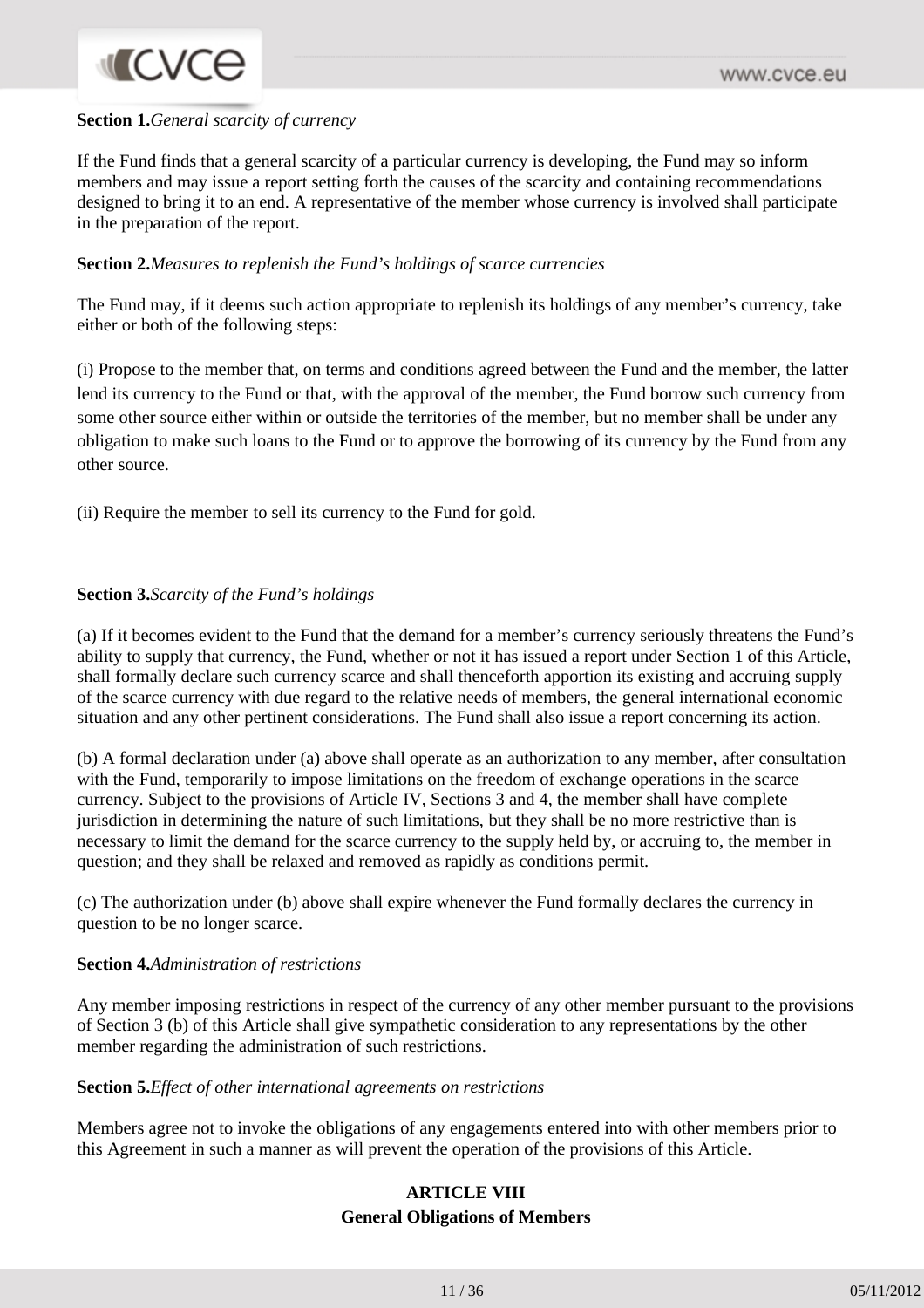## **Section 1.***Introduction*

In addition to the obligations assumed under other articles of this Agreement, each member undertakes the obligations set out in this Article.

## **Section 2.***Avoidance of restrictions on current payments*

(a) Subject to the provisions of Article VII, Section 3 (b), and Article XIV, Section 2, no member shall, without the approval of the Fund, impose restrictions on the making of payments and transfers for current international transactions.

(b) Exchange contracts which involve the currency of any member and which are contrary to the exchange control regulations of that member maintained or imposed consistently with this Agreement shall be unenforceable in the territories of any member. In addition, members may, by mutual accord, co-operate in measures for the purpose of making the exchange control regulations of either member more effective, provided that such measures and regulations are consistent with this Agreement.

## **Section 3.***Avoidance of discriminatory currency practices*

No member shall engage in, or permit any of its fiscal agencies referred to in Article V, Section 1, to engage in, any discriminatory currency arrangements or multiple currency practices except as authorized under this Agreement or approved by the Fund. If such arrangements and practices are engaged in at the date when this Agreement enters into force the member concerned shall consult with the Fund as to their progressive removal unless they are maintained or imposed under Article XIV, Section 2, in which case the provisions of Section 4 of that Article shall apply.

## **Section 4.***Convertibility of foreign held balances*

(a) Each member shall buy balances of its currency held by another member if the latter, in requesting the purchase, represents

(i) that the balances to be bought have been recently acquired as a result of current transactions; or

(ii) that their conversion is needed for making payments for current transactions.

The buying member shall have the option to pay either in the currency of the member making the request or in gold.

(b) The obligation in (a) above shall not apply

(i) when the convertibility of the balances has been restricted consistently with Section 2 of this Article, or Article VI, Section 3; or

(ii) when the balances have accumulated as a result of transactions effected before the removal by a member of restrictions maintained or imposed under Article XIV, Section 2; or

(iii) when the balances have been acquired contrary to the exchange regulations of the member which is asked to buy them; or

(iv) when the currency of the member requesting the purchase has been declared scarce under Article VII, Section 3 (a); or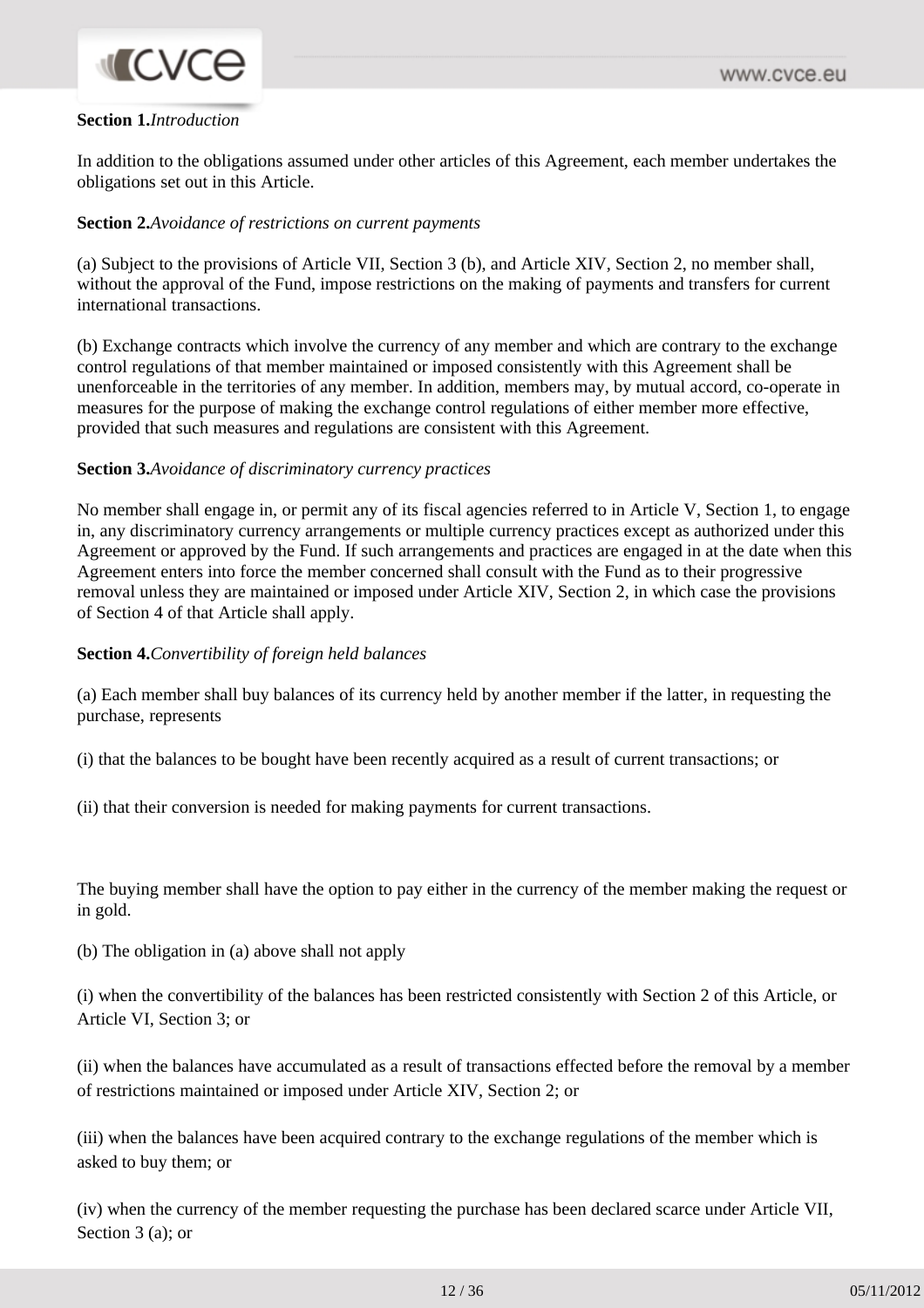

(v) when the member requested to make the purchase is for any reason not entitled to buy currencies of other members from the Fund for its own currency.

## **Section 5.***Furnishing of information*

(a) The Fund may require members to furnish it with such information as it deems necessary for its operations, including, as the minimum necessary for the effective discharge of the Fund's duties, national data on the following matters:

(i) Official holdings at home and abroad, of (1) gold, (2) foreign exchange.

(ii) Holdings at home and abroad by banking and financial agencies, other than official agencies, of (1) gold, (2) foreign exchange.

(iii) Production of gold.

(iv) Gold exports and imports according to countries of destination and origin.

(v) Total exports and imports of merchandise, in terms of local currency values, according to countries of destination and origin.

(vi) International balance of payments, including (1) trade in goods and services, (2) gold transactions, (3) known capital transactions, and (4) other items.

(vii) International investment position, *i.e.*, investments within the territories of the member owned abroad and investments abroad owned by persons in its territories so far as it is possible to furnish this information.

(viii) National income.

(ix) Price indices, *i.e.*, indices of commodity prices in wholesale and retail markets and of export and import prices.

(x) Buying and selling rates for foreign currencies.

(xi) Exchange controls, *i.e.*, a comprehensive statement of exchange controls in effect at the time of assuming membership in the Fund and details of subsequent changes as they occur.

(xii) Where official clearing arrangements exist, details of amounts awaiting clearance in respect of commercial and financial transactions, and of the length of time during which such arrears have been outstanding.

(b) In requesting information the Fund shall take into consideration the varying ability of members to furnish the data requested. Members shall be under no obligation to furnish information in such detail that the affairs of individuals or corporations are disclosed. Members undertake, however, to furnish the desired information in as detailed and accurate a manner as is practicable, and, so far as possible, to avoid mere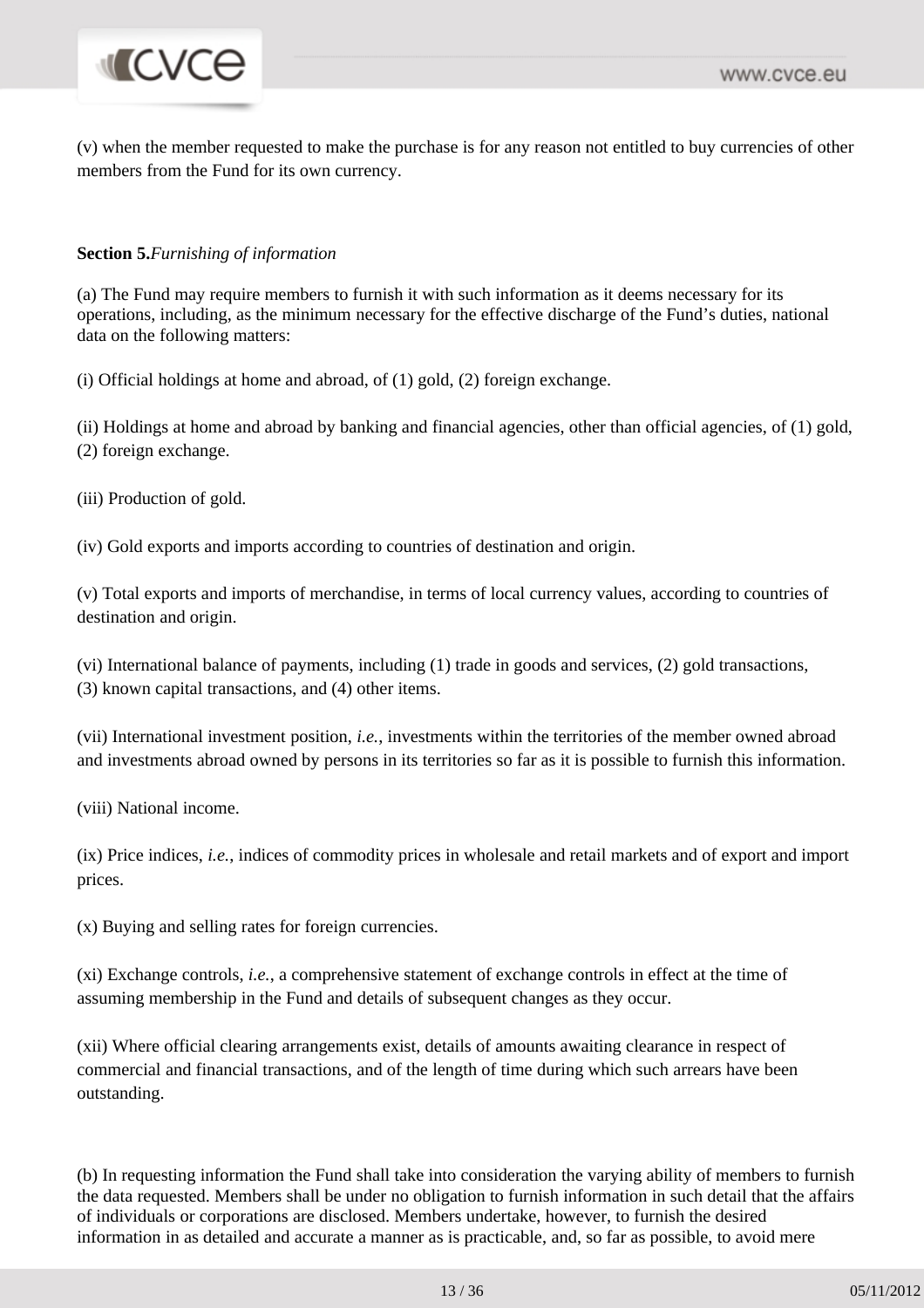

#### estimates.

(c) The Fund may arrange to obtain further information by agreement with members. It shall act as a centre for the collection and exchange of information of monetary and financial problems, thus facilitating the preparation of studies designed to assist members in developing policies which further the purposes of the Fund.

#### **Section 6.***Consultation between members regarding existing international agreements*

Where under this Agreement a member is authorized in the special or temporary circumstances specified in the Agreement to maintain or establish restrictions on exchange transactions, and there are other engagements between members entered into prior to this Agreement which conflict with the application of such restrictions, the parties to such engagements will consult with one another with a view to making such mutually acceptable adjustments as may be necessary. The provisions of this Article shall be without prejudice to the operation of Article VII, Section 5.

## **ARTICLE IX Status, Immunities and Privileges**

#### **Section 1.***Purposes of Article*

To enable the Fund to fulfill the functions with which it is entrusted, the status, immunities and privileges set forth in this Article shall be accorded to the Fund in the territories of each member.

#### **Section 2.***Status of the Fund*

The Fund shall possess full juridical personality, and, in particular, the capacity:

(i) to contract;

(ii) to acquire and dispose of immovable and movable property;

(iii) to institute legal proceedings.

#### **Section 3.***Immunity from judicial process*

The Fund, its property and its assets, wherever located and by whomsoever held, shall enjoy immunity from every form of judicial process except to the extent that it expressly waives its immunity for the purpose of any proceedings or by the terms of any contract.

## **Section 4.***Immunity from other action*

Property and assets of the Fund, wherever located and by whomsoever held, shall be immune from search, requisition, confiscation, expropriation or any other form of seizure by executive or legislative action.

#### **Section 5.***Immunity of archives*

The archives of the Fund shall be inviolable.

## **Section 6.***Freedom of assets from restrictions*

To the extent necessary to carry out the operations provided for in this Agreement, all property and assets of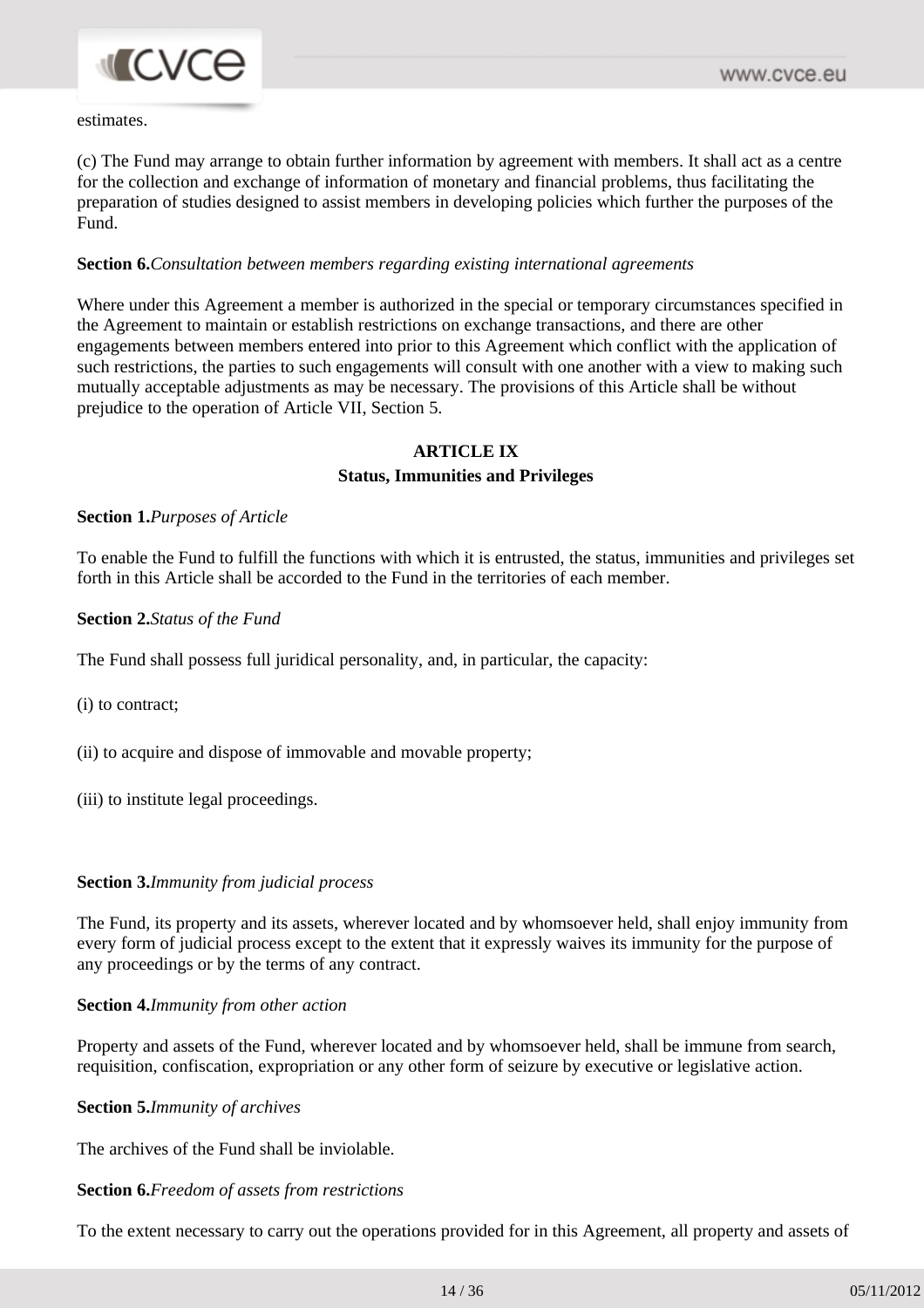the Fund shall be free from restrictions, regulations, controls and moratoria of any nature.

**Section 7.***Privilege for communications*

The official communications of the Fund shall be accorded by members the same treatment as the official communications of other members.

**Section 8.***Immunities and privileges of officers and employees*

All governors, executive directors, alternates, officers and employees of the Fund

(i) shall be immune from legal process with respect to acts performed by them in their official capacity except when the Fund waives this immunity.

(ii) not being local nationals, shall be granted the same immunities from immigration restrictions, alien registration requirements and national service obligations and the same facilities as regards exchange restrictions as are accorded by members to the representatives, officials, and employees of comparable rank of other members.

(iii) shall be granted the same treatment in respect of travelling facilities as is accorded by members to representatives, officials and employees of comparable rank of other members.

## **Section 9.***Immunities from taxation*

(a) The Fund, its assets, property, income and its operations and transactions authorized by this Agreement, shall be immune from all taxation and from all customs duties. The Fund shall also be immune from liability for the collection or payment of any tax or duty.

(b) No tax shall be levied on or in respect of salaries and emoluments paid by the Fund to executive directors, alternates, officers or employees of the Fund who are not local citizens, local subjects, or other local nationals.

(c) No taxation of any kind shall be levied on any obligation or security issued by the Fund, including any dividend or interest thereon, by whomsoever held

(i) which discriminates against such obligation or security solely because of its origin; or

(ii) if the sole jurisdictional basis for such taxation is the place or currency in which it is issued, made payable or paid, or the location of any office or place of business maintained by the Fund.

## **Section 10.***Application of Article*

Each member shall take such action as is necessary in its own territories for the purpose of making effective in terms of its own law the principles set forth in this Article and shall inform the Fund of the detailed action which it has taken.

## **ARTICLE X Relations with Other International Organizations**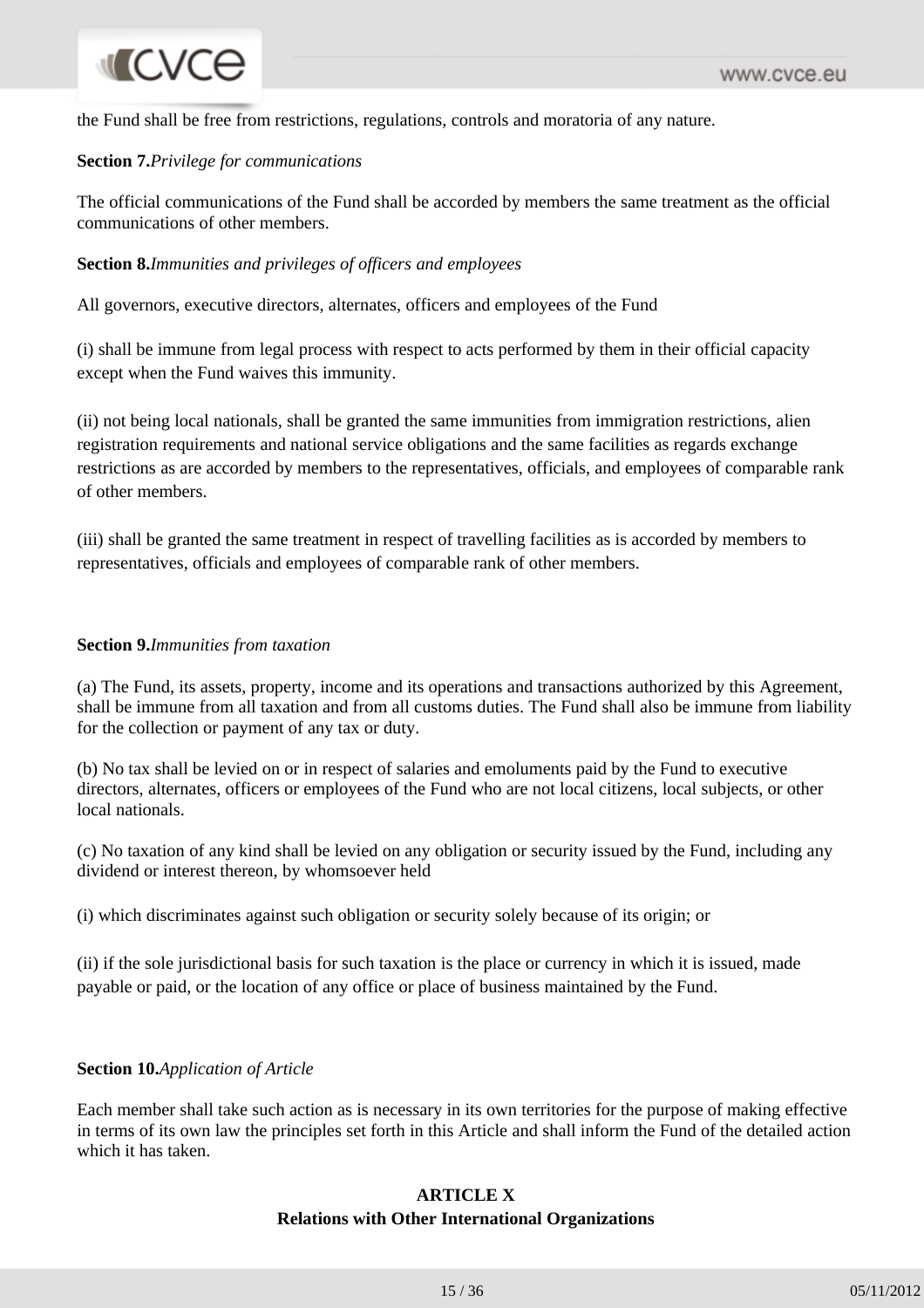

The Fund shall cooperate within the terms of this Agreement with any general international organization and with public international organizations having specialized responsibilities in related fields. Any arrangements for such cooperation which would involve a modification of any provision of this Agreement may be effected only after amendment to this Agreement under Article XVII.

## **ARTICLE XI**

#### **Relations with Non-member Countries**

**Section 1.***Undertakings regarding relations with non-member countries*

Each member undertakes:

(i) Not to engage in, nor to permit any of its fiscal agencies referred to in Article V, Section 1, to engage in, any transactions with a non-member or with persons in a non-member's territories which would be contrary to the provisions of this Agreement or the purposes of the Fund;

(ii) Not to cooperate with a non-member or with persons in a non-member's territories in practices which would be contrary to the provisions of this Agreement or the purposes of the Fund; and

(iii) To cooperate with the Fund with a view to the application in its territories of appropriate measures to prevent transactions with non-members or with persons in their territories which would be contrary to the provisions of this Agreement or the purposes of the Fund.

## **Section 2.***Restrictions on transactions with non-member countries*

Nothing in this Agreement shall affect the right of any member to impose restrictions on exchange transactions with non-members or with persons in their territories unless the Fund finds that such restrictions prejudice the interests of members and are contrary to the purposes of the Fund.

## **ARTICLE XII Organization and Management**

#### **Section 1.***Structure of the Fund*

The Fund shall have a Board of Governors, Executive Directors, a Managing Director and a staff.

## **Section 2.***Board of Governors*

(a) All powers of the Fund shall be vested in the Board of Governors, consisting of one governor and one alternate appointed by each member in such manner as it may determine. Each governor and each alternate shall serve for five years, subject to the pleasure of the member appointing him, and may be reappointed. No alternate may vote except in the absence of his principal. The Board shall select one of the governors as chairman.

(b) The Board of Governors may delegate to the Executive Directors authority to exercise any powers of the Board, except the power to:

(i) Admit new members and determine the conditions of their admission.

(ii) Approve a revision of quotas.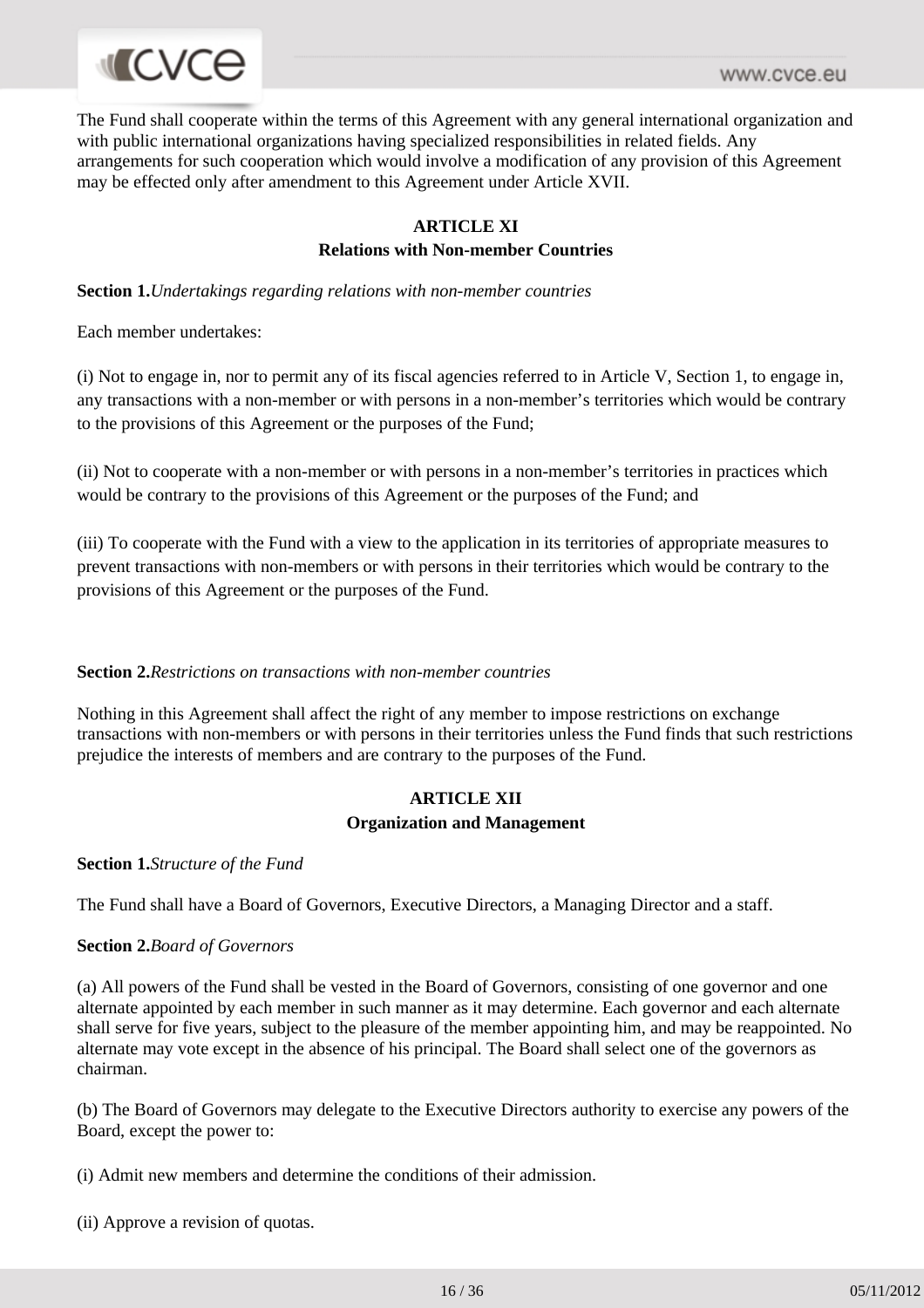(iii) Approve a uniform change in the par value of the currencies of all members.

(iv) Make arrangements to cooperate with other international organizations (other than informal arrangements of a temporary or administrative character).

(v) Determine the distribution of the net income of the Fund.

(vi) Require a member to withdraw.

(vii) Decide to liquidate the Fund.

(viii) Decide appeals from interpretations of this Agreement given by the Executive Directors.

(c) The Board of Governors shall hold an annual meeting and such other meetings as may be provided for by the Board or called by the Executive Directors. Meetings of the Board shall be called by the Directors whenever requested by five members or by members having one quarter of the total voting power.

(d) A quorum for any meeting of the Board of Governors shall be a majority of the governors exercising not less than two-thirds of the total voting power.

(e) Each governor shall be entitled to cast the number of votes allotted under Section 5 of this Article to the member appointing him.

(f) The Board of Governors may by regulation establish a procedure whereby the Executive Directors, when they deem such action to be in the best interests of the Fund, may obtain a vote of the governors on a specific question without calling a meeting of the Board.

(g) The Board of Governors, and the Executive Directors to the extent authorized, may adopt such rules and regulations as may be necessary or appropriate to conduct the business of the Fund.

(h) Governors and alternates shall serve as such without compensation from the Fund, but the Fund shall pay them reasonable expenses incurred in attending meetings.

(i) The Board of Governors shall determine the remuneration to be paid to the Executive Directors and the salary and terms of the contract of service of the Managing Director.

## **Section 3.***Executive Directors*

(a) The Executive Directors shall be responsible for the conduct of the general operations of the Fund, and for this purpose shall exercise all the powers delegated to them by the Board of Governors.

(b) There shall be not less than twelve directors who need not be governors, and of whom

(i) Five shall be appointed by the five members having the largest quotas;

(ii) Not more than two shall be appointed when the provisions of (c) below apply;

(iii) Five shall be elected by the members not entitled to appoint directors, other than the American Republics; and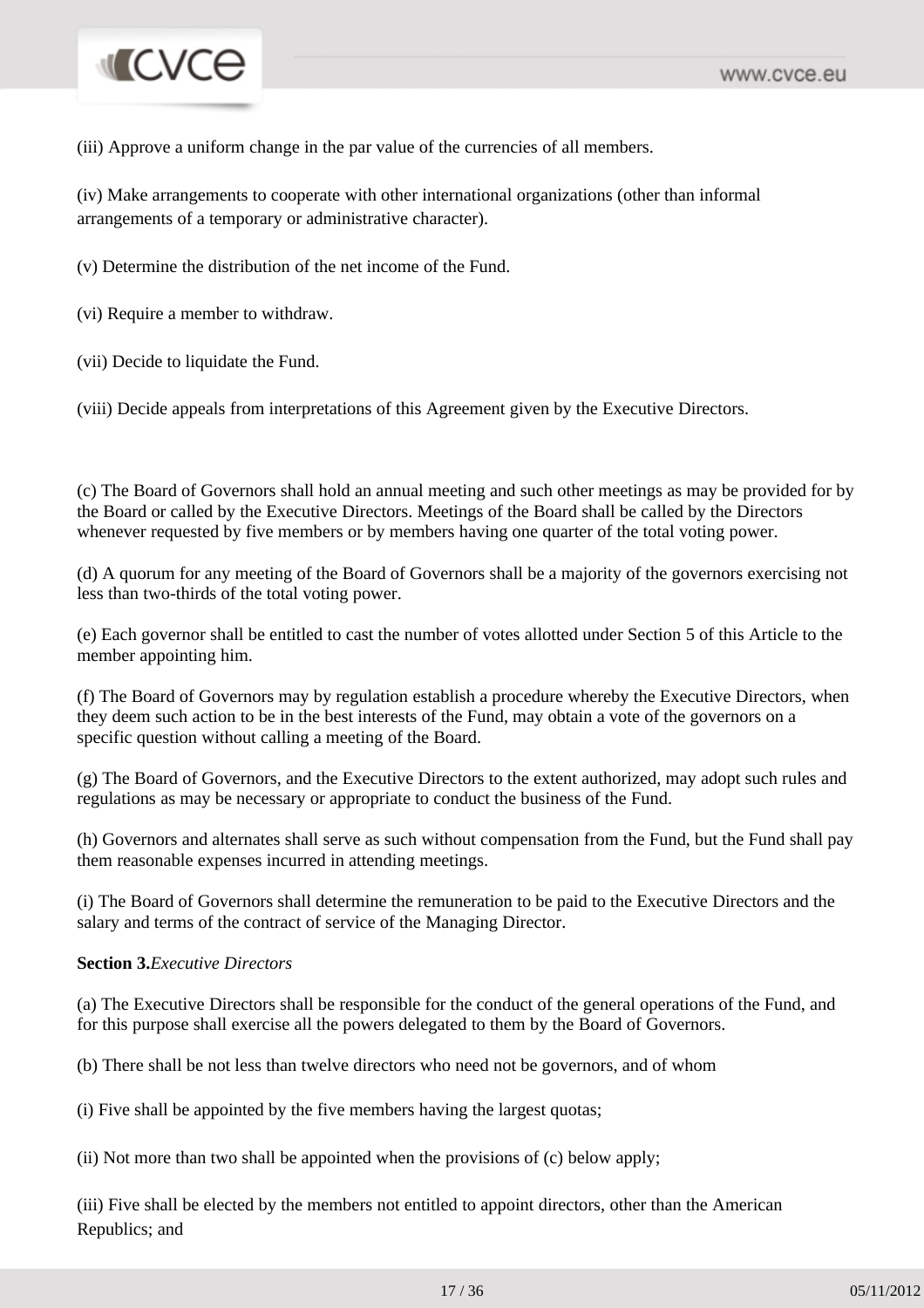(iv) Two shall be elected by the American Republics not entitled to appoint directors.

For the purposes of this paragraph, members means governments of countries whose names are set forth in Schedule A, whether they become members in accordance with Article XX or in accordance with Article II, Section 2. When governments of other countries become members, the Board of Governors may, by a fourfifths majority of the total voting power, increase the number of directors to be elected.

(c) If, at the second regular election of directors and thereafter, the members entitled to appoint directors under (b) (i) above do not include the two members, the holdings of whose currencies by the Fund have been, on the average over the preceding two years, reduced below their quotas by the largest absolute amounts in terms of gold as a common denominator, either one or both of such members, as the case may be, shall be entitled to appoint a director.

(d) Subject to Article XX, Section 3 (b) elections of elective directors shall be conducted at intervals of two years in accordance with the provisions of Schedule C, supplemented by such regulations as the Fund deems appropriate. Whenever the Board of Governors increases the number of directors to be elected under (b) above, it shall issue regulations making appropriate changes in the proportion of votes required to elect directors under the provisions of Schedule C.

(e) Each director shall appoint an alternate with full power to act for him when he is not present. When the directors appointing them are present, alternates may participate in meetings but may not vote.

(f) Directors shall continue in office until their successors are appointed or elected. If the office of an elected director becomes vacant more than ninety days before the end of his term, another director shall be elected for the remainder of the term by the members who elected the former director. A majority of the votes cast shall be required for election. While the office remains vacant, the alternate of the former director shall exercise his powers, except that of appointing an alternate.

(g) The Executive Directors shall function in continuous session at the principal office of the Fund and shall meet as often as the business of the Fund may require.

(h) A quorum for any meeting of the Executive Directors shall be a majority of the directors representing not less than one-half of the voting power.

(i) Each appointed director shall be entitled to cast the number of votes allotted under Section 5 of this Article to the member appointing him. Each elected director shall be entitled to cast the number of votes which counted towards his election. When the provisions of Section 5 (b) of this Article are applicable, the votes which a director would otherwise be entitled to cast shall be increased or decreased correspondingly. All the votes which a director is entitled to cast shall be cast as a unit.

(j) The Board of Governors shall adopt regulations under which a member not entitled to appoint a director under (b) above may send a representative to attend any meeting of the Executive Directors when a request made by, or a matter particularly affecting, that member is under consideration.

(k) The Executive Directors may appoint such committees as they deem advisable. Membership of committees need not be limited to governors or directors or their alternates.

## **Section 4.***Managing Director and staff*

(a) The Executive Directors shall select a Managing Director who shall not be a governor or an executive director. The Managing Director shall be chairman of the Executive Directors, but shall have no vote except a deciding vote in case of an equal division. He may participate in meetings of the Board of Governors, but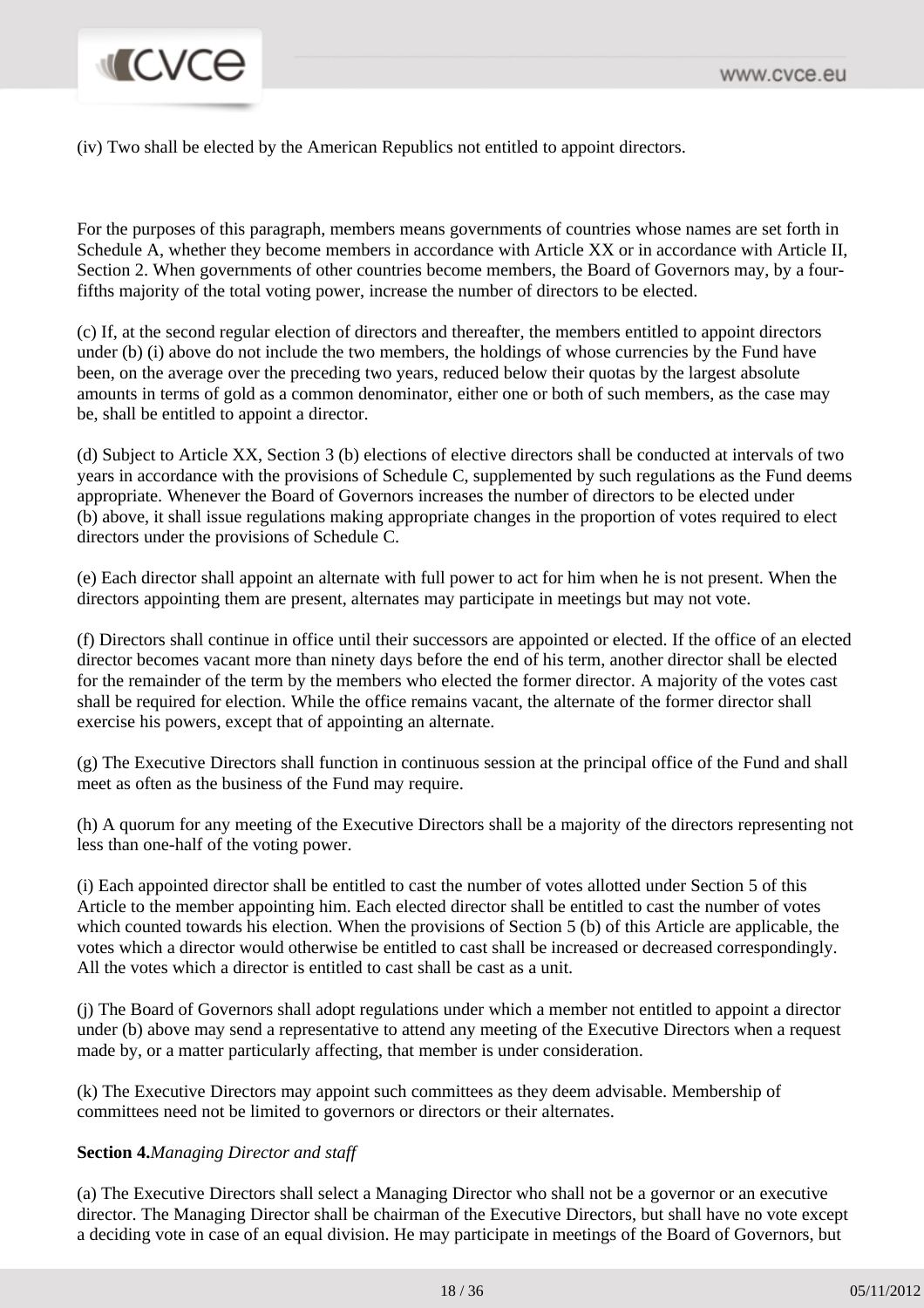# **ILCVCe**

shall not vote at such meetings. The Managing Director shall cease to hold office when the Executive Directors so decide.

(b) The Managing Director shall be chief of the operating staff of the Fund and shall conduct, under the direction of the Executive Directors, the ordinary business of the Fund. Subject to the general control of the Executive Directors, he shall be responsible for the organization, appointment and dismissal of the staff of the Fund.

(c) The Managing Director and the staff of the Fund, in the discharge of their functions, shall owe their duty entirely to the Fund and to no other authority. Each member of the Fund shall respect the international character of this duty and shall refrain from all attempts to influence any of the staff in the discharge of his functions.

(d) In appointing the staff the Managing Director shall, subject to the paramount importance of securing the highest standards of efficiency and of technical competence, pay due regard to the importance of recruiting personnel on as wide a geographical basis as possible.

## **Section 5.***Voting*

(a) Each member shall have two hundred fifty votes plus one additional vote for each part of its quota equivalent to one hundred thousand United States dollars.

(b) Whenever voting is required under Article V, Section 4 or 5, each member shall have the number of votes to which it is entitled under (a) above, adjusted:

(i) by the addition of one vote for the equivalent of each four hundred thousand United States dollars of net sales of its currency up to the date when the vote is taken, or

(ii) by the subtraction of one vote for the equivalent of each four hundred thousand United States dollars of its net purchases of the currencies of other members up to the date when the vote is taken

provided, that neither net purchases nor net sales shall be deemed at any time to exceed an amount equal to the quota of the member involved.

(c) For the purpose of all computations under this Section, United States dollars shall be deemed to be of the weight and fineness in effect on July 1, 1944, adjusted for any uniform change under Article IV, Section 7, if a waiver is made under Section 8 (d) of that Article.

(d) Except as otherwise specifically provided, all decisions of the Fund shall be made by a majority of the votes cast.

## **Section 6.***Distribution of net income*

(a) The Board of Governors shall determine annually what part of the Fund's net income shall be placed to reserve and what part, if any, shall be distributed.

(b) If any distribution is made, there shall first be distributed a two percent non-cumulative payment to each member on the amount by which seventy-five percent of its quota exceeded the Fund's average holdings of its currency during that year. The balance shall be paid to all members in proportion to their quotas. Payments to each member shall be made in its own currency.

## **Section 7.***Publication of reports*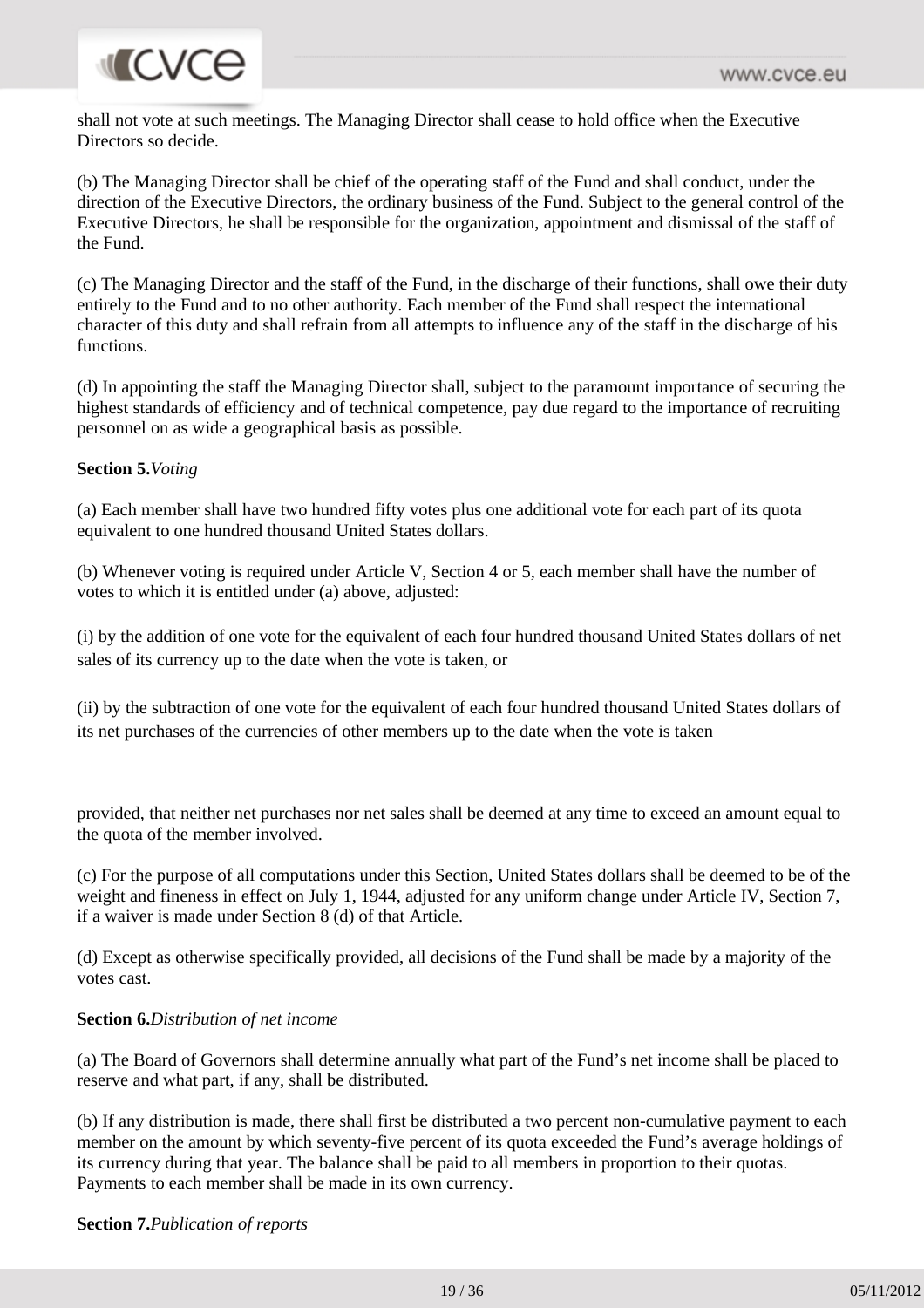

(a) The Fund shall publish an annual report containing an audited statement of its accounts, and shall issue, at intervals of three months or less, a summary statement of its transactions and its holdings of gold and currencies of members.

(b) The Fund may publish such other reports as it deems desirable for carrying out its purposes.

## **Section 8.***Communication of views to members*

The Fund shall at all times have the right to communicate its views informally to any member on any matter arising under this Agreement. The Fund may, by a two-thirds majority of the total voting power, decide to publish a report made to a member regarding its monetary or economic conditions and developments which directly tend to produce a serious disequilibrium in the international balance of payments of members. If the member is not entitled to appoint an executive director, it shall be entitled to representation in accordance with Section 3 (j) of this Article. The Fund shall not publish a report involving changes in the fundamental structure of the economic organization of members.

## **ARTICLE XIII Offices and Depositories**

#### **Section 1.***Location of Offices*

The principal office of the Fund shall be located in the territory of the member having the largest quota, and agencies or branch offices may be established in the territories of other members.

#### **Section 2.***Depositories*

(a) Each member country shall designate its central bank as a depository for all the Fund's holdings of its currency, or if it has no central bank it shall designate such other institution as may be acceptable to the Fund.

(b) The Fund may hold other assets, including gold, in the depositories designated by the five members having the largest quotas and in such other designated depositories as the Fund may select. Initially, at least one-half of the holdings of the Fund shall be held in the depository designated by the member in whose territories the Fund has its principal office and at least forty percent shall be held in the depositories designated by the remaining four members referred to above. However, all transfers of gold by the Fund shall be made with due regard to the costs of transport and anticipated requirements of the Fund. In an emergency the Executive Directors may transfer all or any part of the Fund's gold holdings to any place where they can be adequately protected.

#### **Section 3.***Guarantee of the Fund's assets*

Each member guarantees all assets of the Fund against loss resulting from failure or default on the part of the depository designated by it.

## **ARTICLE XIV Transitional Period**

#### **Section 1.***Introduction*

The Fund is not intended to provide facilities for relief or reconstruction or to deal with international indebtedness arising out of the war.

#### **Section 2.***Exchange restrictions*

In the post-war transitional period members may, notwithstanding the provisions of any other articles of this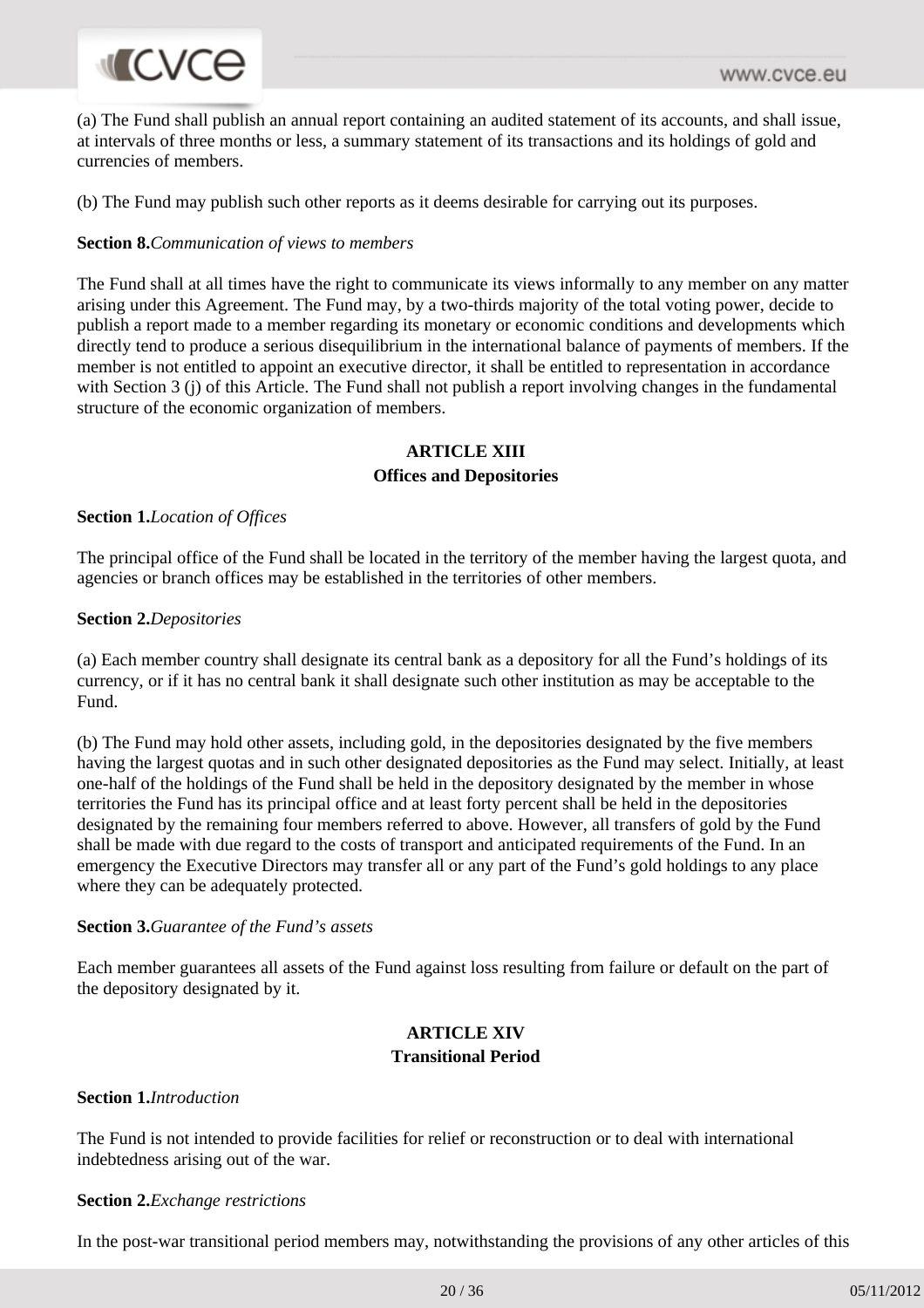

Agreement, maintain and adapt to changing circumstances (and, in the case of members whose territories have been occupied by the enemy, introduce where necessary) restrictions on payments and transfers for current international transactions. Members shall, however, have continuous regard in their foreign exchange policies to the purposes of the Fund; and, as soon as conditions permit, they shall take all possible measures to develop such commercial and financial arrangements with other members as will facilitate international payments and the maintenance of exchange stability. In particular, members shall withdraw restrictions maintained or imposed under this Section as soon as they are satisfied that they will be able, in the absence of such restrictions, to settle their balance of payments in a manner which will not unduly encumber their access to the resources of the Fund.

#### **Section 3.***Notification to the Fund*

Each member shall notify the Fund before it becomes eligible under Article XX, Section 4 (c) or (d), to buy currency from the Fund, whether it intends to avail itself of the transitional arrangements in Section 2 of this Article, or whether it is prepared to accept the obligations of Article VIII, Sections 2, 3, and 4. A member availing itself of the transitional arrangements shall notify the Fund as soon thereafter as it is prepared to accept the above-mentioned obligations.

#### **Section 4.***Action of the Fund relating to restrictions*

Not later than three years after the date on which the Fund begins operations and in each year thereafter, the Fund shall report on the restrictions still in force under Section 2 of this Article. Five years after the date on which the Fund begins operations, and in each year thereafter, any member still retaining any restrictions inconsistent with Article VIII, Sections 2, 3, or 4, shall consult the Fund as to their further retention. The Fund may, if it deems such action necessary in exceptional circumstances, make representations to any member that conditions are favorable for the withdrawal of any particular restriction, or for the general abandonment of restrictions, inconsistent with the provisions of any other articles of this Agreement. The member shall be given a suitable time to reply to such representations. If the Fund finds that the member persists in maintaining restrictions which are inconsistent with the purposes of the Fund, the member shall be subject to Article XV, Section 2 (a).

#### **Section 5.***Nature of transitional period*

In its relations with members, the Fund shall recognize that the post-war transitional period will be one of change and adjustment and in making decisions on requests occasioned thereby which are presented by any member it shall give the member the benefit of any reasonable doubt.

## **ARTICLE XV Withdrawal from Membership**

#### **Section 1.***Right of members to withdraw*

Any member may withdraw from the Fund at any time by transmitting a notice in writing to the Fund at its principal office. Withdrawal shall become effective on the date such notice is received.

#### **Section 2.***Compulsory withdrawal*

(a) If a member fails to fulfill any of its obligations under this Agreement, the Fund may declare the member ineligible to use the resources of the Fund. Nothing in this Section shall be deemed to limit the provisions of Article IV, Section 6, Article V, Section 5, or Article VI, Section 1.

(b) If, after the expiration of a reasonable period the member persists in its failure to fulfill any of its obligations under this Agreement, or a difference between a member and the Fund under Article IV, Section 6, continues, that member may be required to withdraw from membership in the Fund by a decision of the Board of Governors carried by a majority of the governors representing a majority of the total voting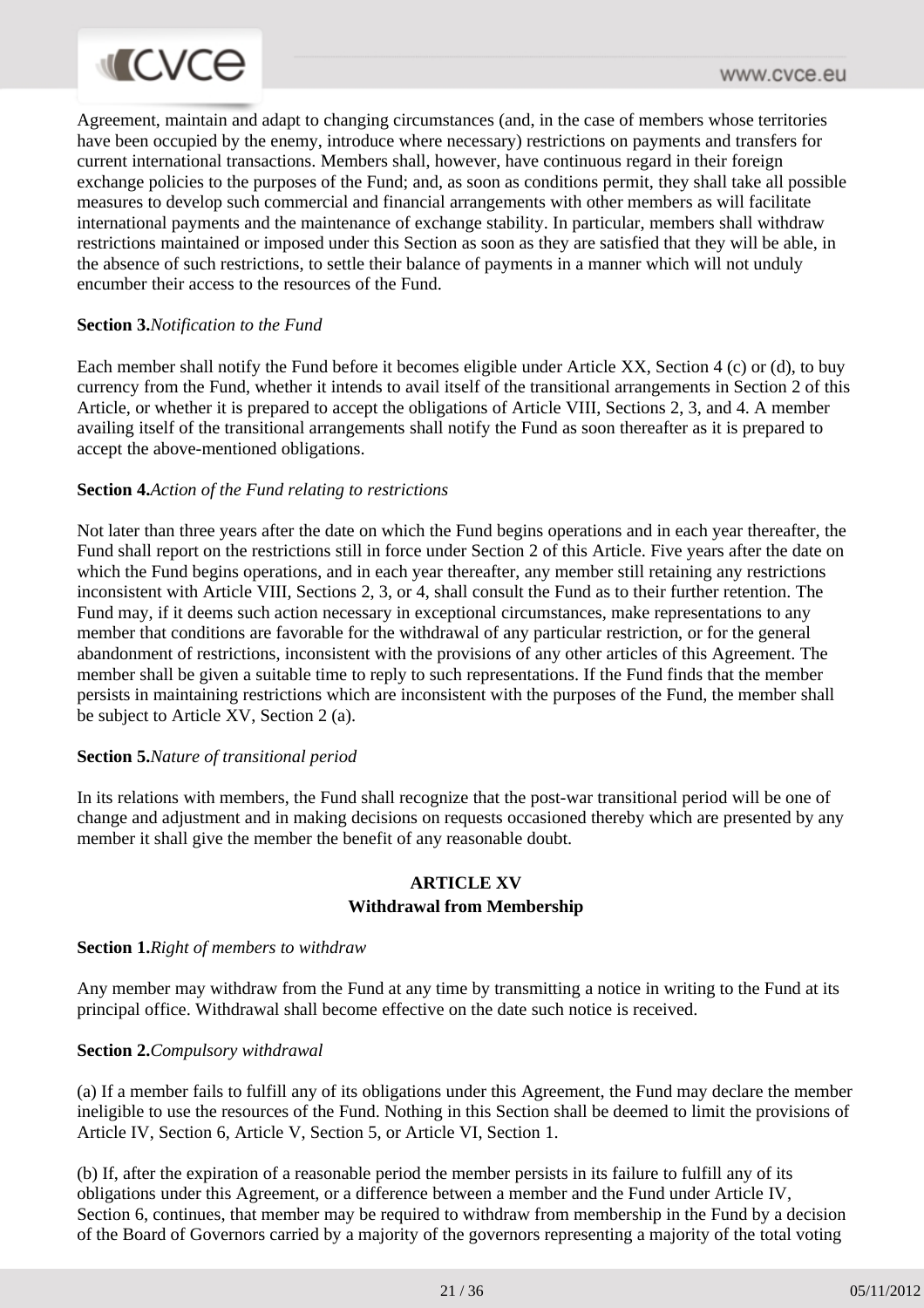

#### power.

(c) Regulations shall be adopted to ensure that before action is taken against any member under (a) or (b) above, the member shall be informed in reasonable time of the complaint against it and given an adequate opportunity for stating its case, both orally and in writing.

#### **Section 3.***Settlement of accounts with members withdrawing*

When a member withdraws from the Fund, normal transactions of the Fund in its currency shall cease and settlement of all accounts between it and the Fund shall be made with reasonable despatch by agreement between it and the Fund. If agreement is not reached promptly, the provisions of Schedule D shall apply to the settlement of accounts.

## **ARTICLE XVI**

## **Emergency Provisions**

#### **Section 1.***Temporary suspension*

(a) In the event of an emergency or the development of unforeseen circumstances threatening the operations of the Fund, the Executive Directors by unanimous vote may suspend for a period of not more than one hundred twenty days the operation of any of the following provisions:

(i) Article IV, Sections 3 and 4(b)

(ii) Article V, Sections 2, 3, 7, 8 (a) and  $(f)$ 

(iii) Article VI, Section 2

(iv) Article XI, Section 1

(b) Simultaneously with any decision to suspend the operation of any of the foregoing provisions, the Executive Directors shall call a meeting of the Board of Governors for the earliest practicable date.

(c) The Executive Directors may not extend any suspension beyond one hundred twenty days. Such suspension may be extended, however, for an additional period of not more than two hundred forty days, if the Board of Governors by a four-fifths majority of the total voting power so decides, but it may not be further extended except by amendment of this Agreement pursuant to Article XVII.

(d) The Executive Directors may, by a majority of the total voting power, terminate such suspension at any time.

## **Section 2.***Liquidation of the Fund*

(a) The Fund may not be liquidated except by decision of the Board of Governors. In an emergency, if the Executive Directors decide that liquidation of the Fund may be necessary, they may temporarily suspend all transactions, pending decision by the Board.

(b) If the Board of Governors decides to liquidate the Fund, the Fund shall forthwith cease to engage in any activities except those incidental to the orderly collection and liquidation of its assets and the settlement of its liabilities, and all obligations of members under this Agreement shall cease except those set out in this Article, in Article XVIII, paragraph (c), in Schedule D, paragraph 7, and in Schedule E.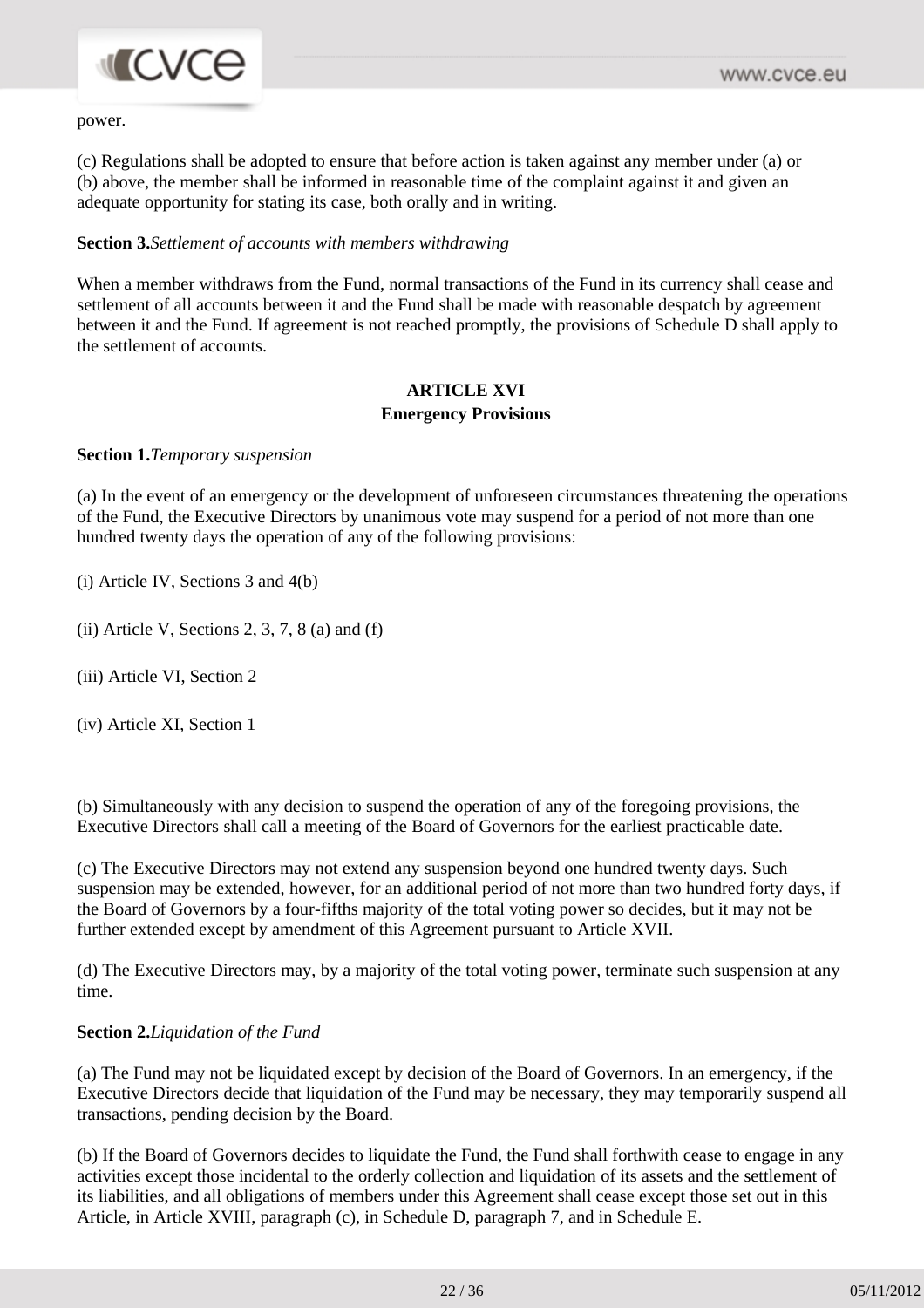

(c) Liquidation shall be administered in accordance with the provisions of Schedule E.

## **ARTICLE XVII Amendments**

(a) Any proposal to introduce modifications in this Agreement, whether emanating from a member, a governor or the Executive Directors, shall be communicated to the chairman of the Board of Governors who shall bring the proposal before the Board. If the proposed amendment is approved by the Board the Fund shall, by circular letter or telegram, ask all members whether they accept the proposed amendment. When three-fifths of the members, having four-fifths of the total voting power, have accepted the proposed amendment, the Fund shall certify the fact by a formal communication addressed to all members.

(b) Notwithstanding (a) above, acceptance by all members is required in the case of any amendment modifying

(i) the right to withdraw from the Fund (Article XV, Section 1);

(ii) the provision that no change in a member's quota shall be made without its consent (Article III, Section 2):

(iii) the provision that no change may be made in the par value of a member's currency except on the proposal of that member (Article IV, Section 5 (b)).

(c) Amendments shall enter into force for all members three months after the date of the formal communication unless a shorter period is specified in the circular letter or telegram.

## **ARTICLE XVIII Interpretation**

(a) Any question of interpretation of the provisions of this Agreement arising between any member and the Fund or between any members of the Fund shall be submitted to the Executive Directors for their decision. If the question particularly affects any member not entitled to appoint an executive director it shall be entitled to representation in accordance with Article XII, Section 3 (j).

(b) In any case where the Executive Directors have given a decision under (a) above, any member may require that the question be referred to the Board of Governors, whose decision shall be final. Pending the result of the reference to the Board the Fund may, so far as it deems necessary, act on the basis of the decision of the Executive Directors.

(c) Whenever a disagreement arises between the Fund and a member which has withdrawn, or between the Fund and any member during liquidation of the Fund, such disagreement shall be submitted to arbitration by a tribunal of three arbitrators, one appointed by the Fund, another by the member or withdrawing member and an umpire who, unless the parties otherwise agree, shall be appointed by the President of the Permanent Court of International Justice or such other authority as may have been prescribed by regulation adopted by the Fund. The umpire shall have full power to settle all questions of procedure in any case where the parties are in disagreement with respect thereto.

## **ARTICLE XIX**

#### **Explanation of Terms**

In interpreting the provisions of this Agreement the Fund and its members shall be guided by the following: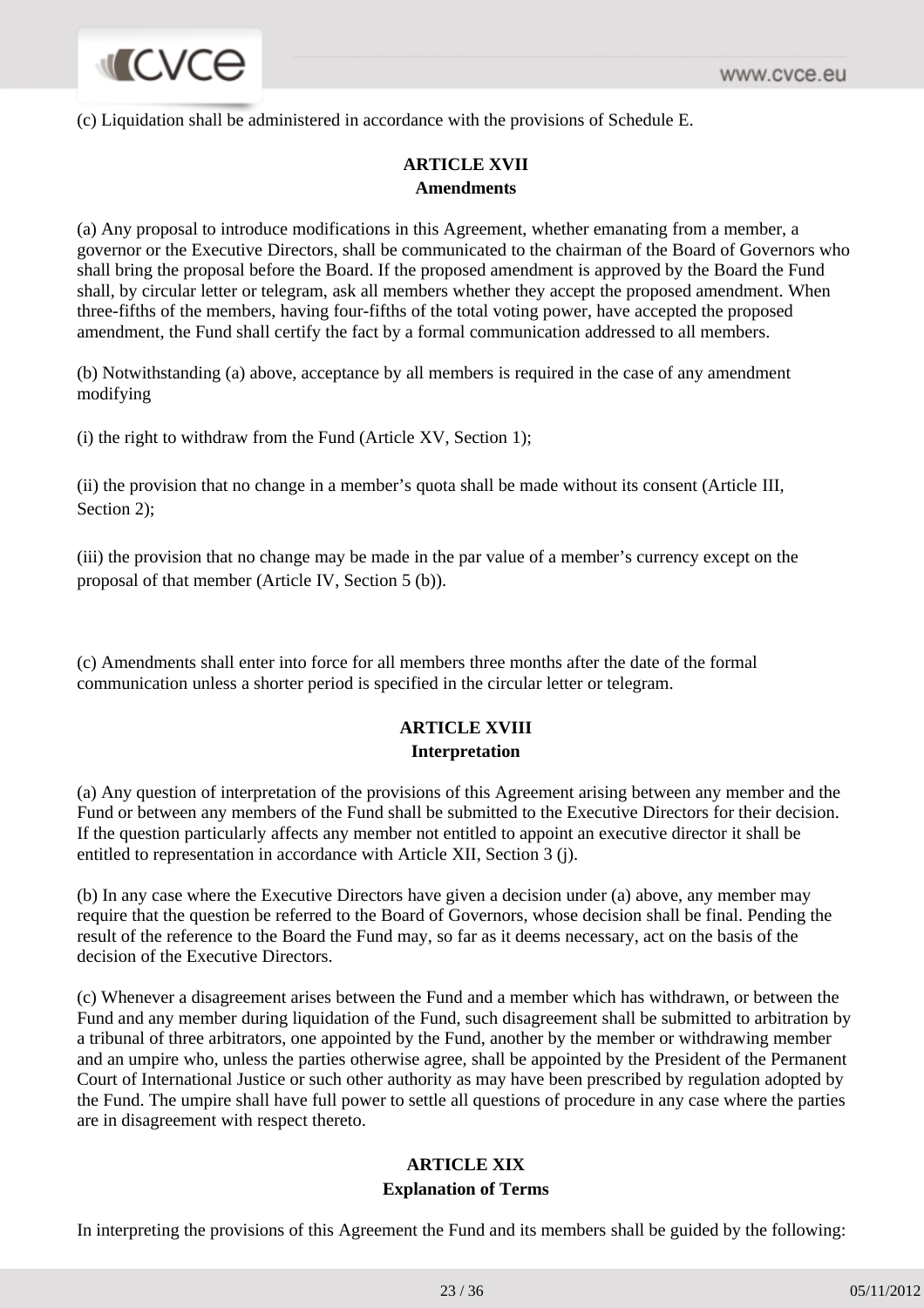(a) A member's monetary reserves means its net official holdings of gold, of convertible currencies of other members, and of the currencies of such non-members as the Fund may specify.

(b) The official holdings of a member means central holdings (that is, the holdings of its Treasury, central bank, stabilization fund, or similar fiscal agency).

(c) The holdings of other official institutions or other banks within its territories may, in any particular case, be deemed by the Fund, after consultation with the member, to be official holdings to the extent that they are substantially in excess of working balances; provided that for the purpose of determining whether, in a particular case, holdings are in excess of working balances, there shall be deducted from such holdings amounts of currency due to official institutions and banks in the territories of members or non-members specified under (d) below.

(d) A member's holdings of convertible currencies means its holdings of the currencies of other members which are not availing themselves of the transitional arrangements under Article XIV, Section 2, together with its holdings of the currencies of such non-members as the Fund may from time to time specify. The term currency for this purpose includes without limitation coins, paper money, bank balances, bank acceptances, and government obligations issued with a maturity not exceeding twelve months.

(e) A member's monetary reserves shall be calculated by deducting from its central holdings the currency liabilities to the Treasuries, central banks, stabilization funds, or similar fiscal agencies of other members or non-members specified under (d) above, together with similar liabilities to other official institutions and other banks in the territories of members, or non-members specified under (d) above. To these net holdings shall be added the sums deemed to be official holdings of other official institutions and other banks under (c) above.

(f) The Fund's holdings of the currency of a member shall include any securities accepted by the Fund under Article III, Section 5.

(g) The Fund, after consultation with a member which is availing itself of the transitional arrangements under Article XIV, Section 2, may deem holdings of the currency of that member which carry specified rights of conversion into another currency or into gold to be holdings of convertible currency for the purpose of the calculation of monetary reserves.

(h) For the purpose of calculating gold subscriptions under Article III, Section 3, a member's net official holdings of gold and United States dollars shall consist of its official holdings of gold and United States currency after deducting central holdings of its currency by other countries and holdings of its currency by other official institutions and other banks if these holdings carry specified rights of conversion into gold or United States currency.

(i) Payments for current transactions means payments which are not for the purpose of transferring capital, and includes, without limitation:

(1) All payments due in connection with foreign trade, other current business, including services, and normal short-term banking and credit facilities;

(2) Payments due as interest on loans and as net income from other investments;

(3) Payments of moderate amount for amortization of loans or for depreciation of direct investments;

(4) Moderate remittances for family living expenses.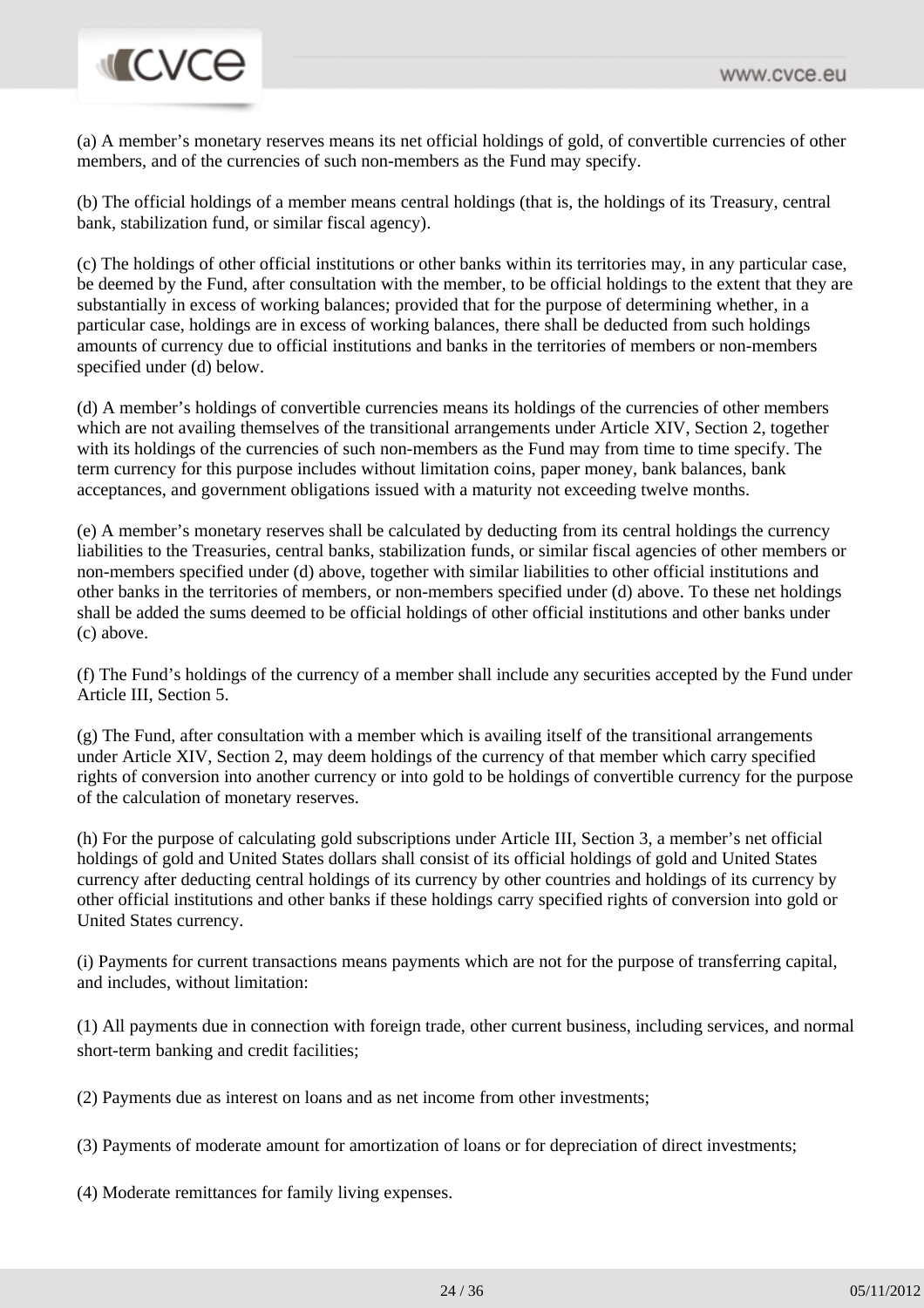

The Fund may, after consultation with the members concerned, determine whether certain specific transactions are to be considered current transactions or capital transactions.

## **ARTICLE XX Final Provisions**

**Section 1.***Entry into force*

This Agreement shall enter into force when it has been signed on behalf of governments having sixty-five percent of the total of the quotas set forth in Schedule A and when the instruments referred to in Section 2 (a) of this Article have been deposited on their behalf, but in no event shall this Agreement enter into force before May 1, 1945.

## **Section 2.***Signature*

(a) Each government on whose behalf this Agreement is signed shall deposit with the Government of the United States of America an instrument setting forth that it has accepted this Agreement in accordance with its law and has taken all steps necessary to enable it to carry out all of its obligations under this Agreement.

(b) Each government shall become a member of the Fund as from the date of the deposit on its behalf of the instrument referred to in (a) above, except that no government shall become a member before this Agreement enters into force under Section 1 of this Article.

(c) The Government of the United States of America shall inform the governments of all countries whose names are set forth in Schedule A, and all governments whose membership is approved in accordance with Article II, Section 2, of all signatures of this Agreement and of the deposit of all instruments referred to in (a) above.

(d) At the time this Agreement is signed on its behalf, each government shall transmit to the Government of the United States of America one one-hundredth of one percent of its total subscription in gold or United States dollars for the purpose of meeting administrative expenses of the Fund. The Government of the United States of America shall hold such funds in a special deposit account and shall transmit them to the Board of Governors of the Fund when the initial meeting has been called under Section 3 of this Article. If this Agreement has not come into force by December 31, 1945, the Government of the United States of America shall return such funds to the governments that transmitted them.

(e) This Agreement shall remain open for signature at Washington on behalf of the governments of the countries whose names are set forth in Schedule A until December 31, 1945.

(f) After December 31, 1945, this Agreement shall be open for signature on behalf of the government of any country whose membership has been approved in accordance with Article II, Section 2.

(g) By their signature of this Agreement, all governments accept it both on their own behalf and in respect of all their colonies, overseas territories, all territories under their protection, suzerainty, or authority and all territories in respect of which they exercise a mandate.

(h) In the case of governments whose metropolitan territories have been under enemy occupation, the deposit of the instrument referred to in (a) above may be delayed until one hundred eighty days after the date on which these territories have been liberated. If, however, it is not deposited by any such government before the expiration of this period the signature affixed on behalf of that government shall become void and the portion of its subscription paid under (d) above shall be returned to it.

(i) Paragraphs (d) and (h) shall come into force with regard to each signatory government as from the date of its signature.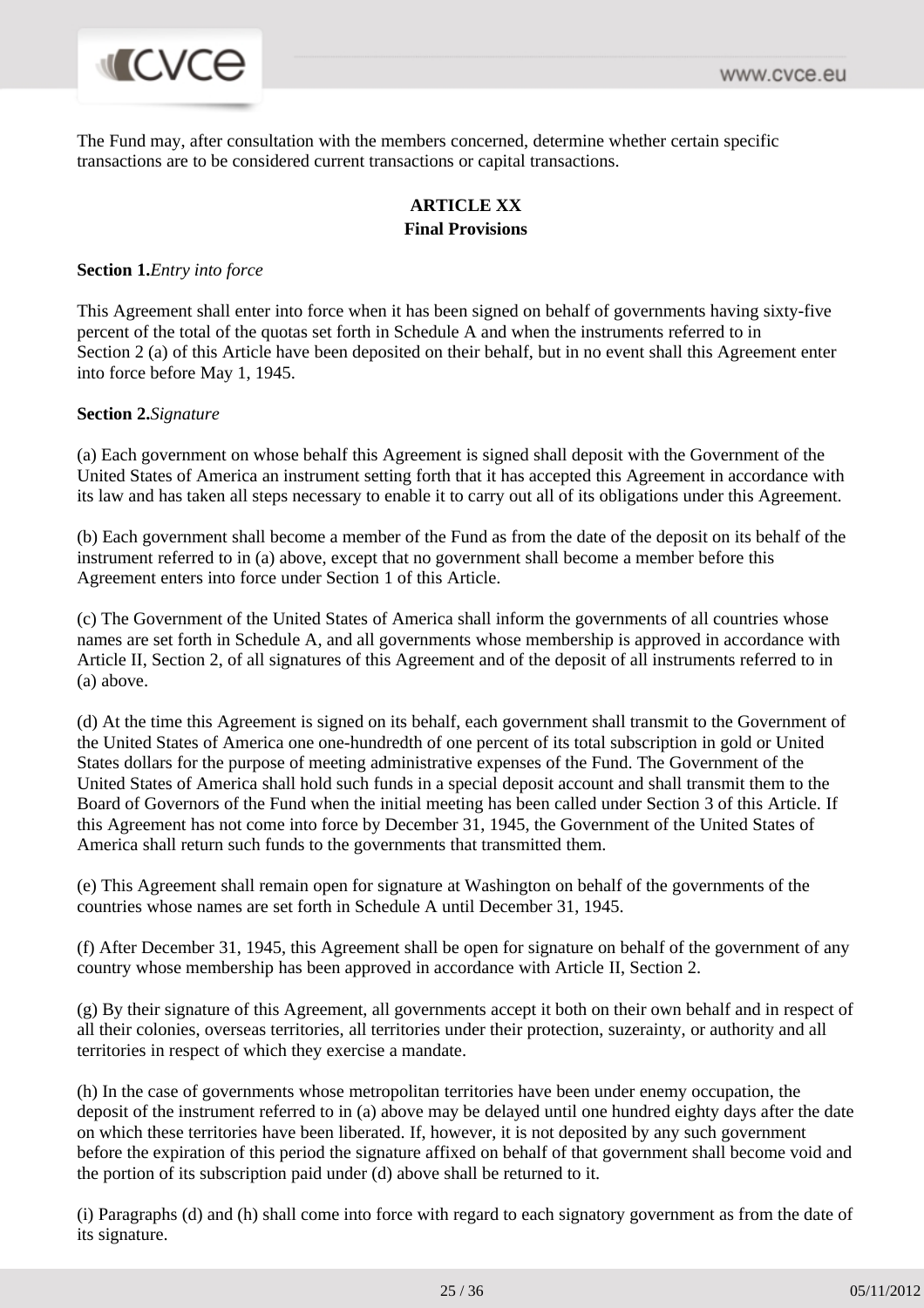## Section 3. *Inauguration of the Fund*

(a) As soon as this Agreement enters into force under Section 1 of this Article, each member shall appoint a governor and the member having the largest quota shall call the first meeting of the Board of Governors.

(b) At the first meeting of the Board of Governors, arrangements shall be made for the selection of provisional executive directors. The governments of the five countries for which the largest quotas are set forth in Schedule A shall appoint provisional executive directors. If one or more of such governments have not become members, the executive directorships they would be entitled to fill shall remain vacant until they become members, or until January 1, 1946, whichever is the earlier. Seven provisional executive directors shall be elected in accordance with the provisions of Schedule C and shall remain in office until the date of the first regular election of executive directors which shall be held as soon as practicable after January 1, 1946.

(c) The Board of Governors may delegate to the provisional executive directors any powers except those which may not be delegated to the Executive Directors.

## **Section 4.***Initial determination of par values*

(a) When the Fund is of the opinion that it will shortly be in a position to begin exchange transactions, it shall so notify the members and shall request each member to communicate within thirty days the par value of its currency based on the rates of exchange prevailing on the sixtieth day before the entry into force of this Agreement. No member whose metropolitan territory has been occupied by the enemy shall be required to make such a communication while that territory is a theater of major hostilities or for such period thereafter as the Fund may determine. When such a member communicates the par value of its currency the provisions of (d) below shall apply.

(b) The par value communicated by a member whose metropolitan territory has not been occupied by the enemy shall be the par value of that member's currency for the purposes of this Agreement unless, within ninety days after the request referred to in (a) above has been received, (i) the member notifies the Fund that it regards the par value as unsatisfactory, or (ii) the Fund notifies the member that in its opinion the par value cannot be maintained without causing recourse to the Fund on the part of that member or others on a scale prejudicial to the Fund and to members. When notification is given under (i) or (ii) above, the Fund and the member shall, within a period determined by the Fund in the light of all relevant circumstances, agree upon a suitable par value for that currency. If the Fund and the member do not agree within the period so determined, the member shall be deemed to have withdrawn from the Fund on the date when the period expires.

(c) When the par value of a member's currency has been established under (b) above, either by the expiration of ninety days without notification, or by agreement after notification, the member shall be eligible to buy from the Fund the currencies of other members to the full extent permitted in this Agreement, provided that the Fund has begun exchange transactions.

(d) In the case of a member whose metropolitan territory has been occupied by the enemy, the provisions of (b) above shall apply, subject to the following modifications:

(i) The period of ninety days shall be extended so as to end on a date to be fixed by agreement between the Fund and the member.

(ii) Within the extended period the member may, if the Fund has begun exchange transactions, buy from the Fund with its currency the currencies of other members, but only under such conditions and in such amounts as may be prescribed by the Fund.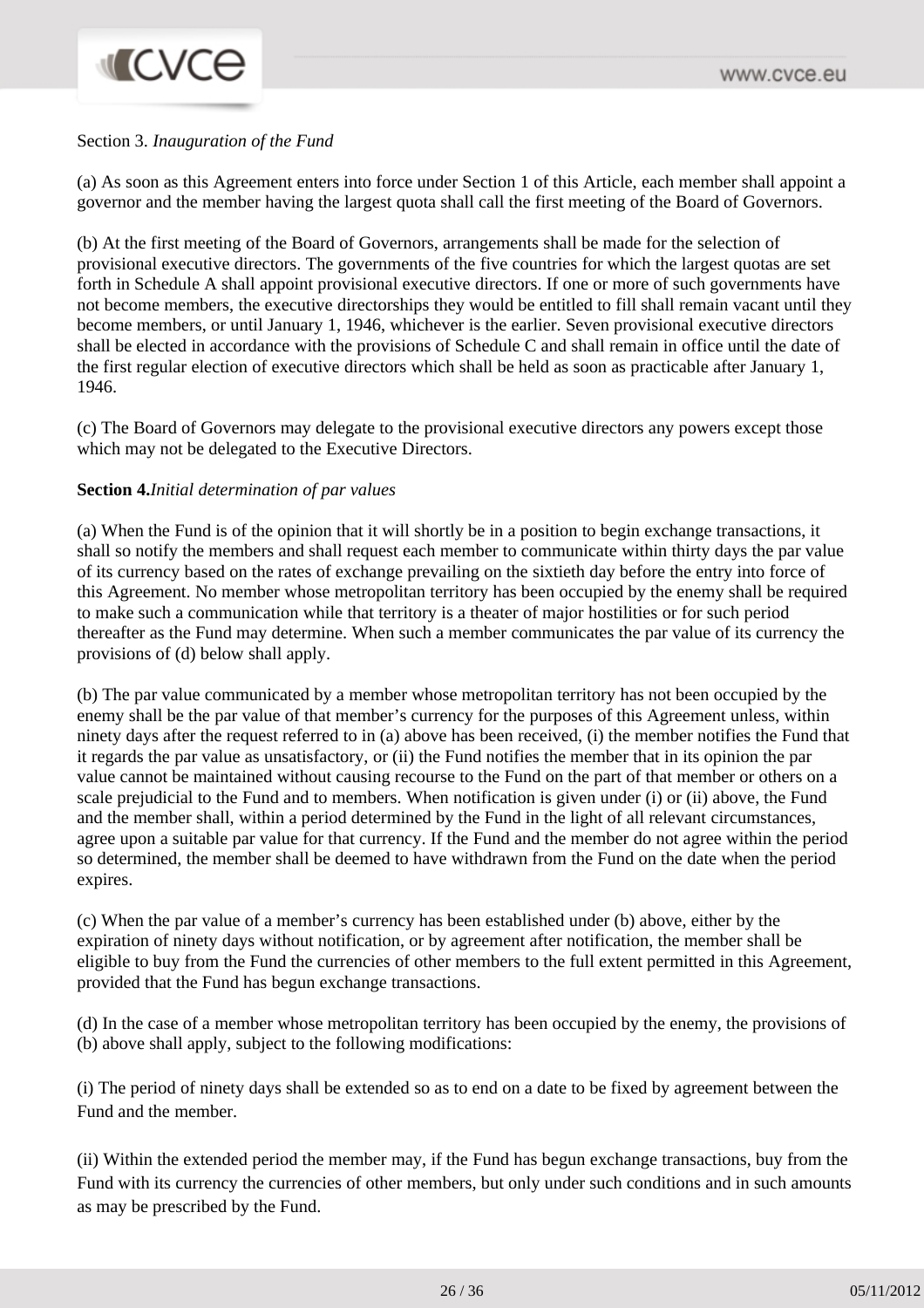# **MICVCE**

(iii) At any time before the date fixed under (i) above, changes may be made by agreement with the Fund in the par value communicated under (a) above.

(e) If a member whose metropolitan territory has been occupied by the enemy adopts a new monetary unit before the date to be fixed under (d) (i) above, the par value fixed by that member for the new unit shall be communicated to the Fund and the provisions of (d) above shall apply.

(f) Changes in par values agreed with the Fund under this Section shall not be taken into account in determining whether a proposed change falls within (i), (ii), or (iii) of Article IV, Section 5 (c).

(g) A member communicating to the Fund a par value for the currency of its metropolitan territory shall simultaneously communicate a value, in terms of that currency, for each separate currency, where such exists, in the territories in respect of which it has accepted this Agreement under Section 2 (g) of this Article, but no member shall be required to make a communication for the separate currency of a territory which has been occupied by the enemy while that territory is a theater of major hostilities or for such period thereafter as the Fund may determine. On the basis of the par value so communicated, the Fund shall compute the par value of each separate currency. A communication or notification to the Fund under (a), (b) or (d) above regarding the par value of a currency, shall also be deemed, unless the contrary is stated, to be a communication or notification regarding the par value of all the separate currencies referred to above. Any member may, however, make a communication or notification relating to the metropolitan or any of the separate currencies alone. If the member does so, the provisions of the preceding paragraphs (including (d) above, if a territory where a separate currency exists has been occupied by the enemy) shall apply to each of these currencies separately.

(h) The Fund shall begin exchange transactions at such date as it may determine after members having sixtyfive percent of the total of the quotas set forth in Schedule A have become eligible, in accordance with the preceding paragraphs of this Section, to purchase the currencies of other members, but in no event until after major hostilities in Europe have ceased.

(i) The Fund may postpone exchange transactions with any member if its circumstances are such that, in the opinion of the Fund, they would lead to use of the resources of the Fund in a manner contrary to the purposes of this Agreement or prejudicial to the Fund or the members.

(j) The par values of the currencies of governments which indicate their desire to become members after December 31, 1945, shall be determined in accordance with the provisions of Article II, Section 2.

DONE at Washington, in a single copy which shall remain deposited in the archives of the Government of the United States of America, which shall transmit certified copies to all governments whose names are set forth in Schedule A and to all governments whose membership is approved in accordance with Article II, Section 2.

## **SCHEDULE A Quotas**

(In millions of United States dollars) Australia 200 Belgium 225 Bolivia10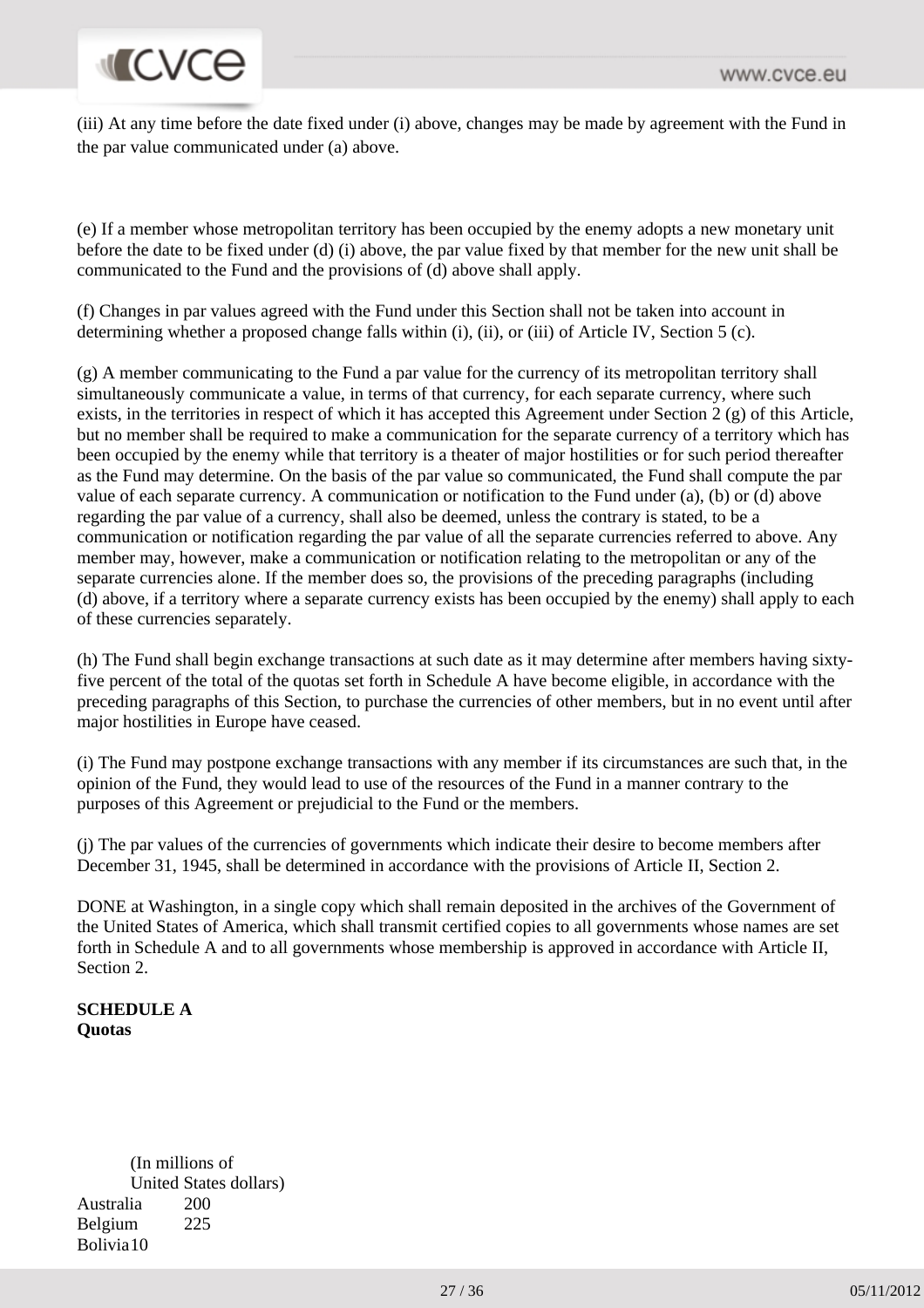**INCVCO** 

Brazil 150 Canada 300 Chile 50 China 550 Colombia 50 Costa Rica 5 Cuba 50 Czechoslovakia 125 Denmark \* \* Dominican Republic 5 Ecuador 5 Egypt 45 El Salvador 2.5 Ethiopia 6 France 450 Greece 40 Guatemala 5 Haiti 5 Honduras 2.5 Iceland1 India 400 Iran 25 Iraq 8 Liberia0.5 Luxembourg 10 Mexico 90 Netherlands 275 New Zealand 50 Nicaragua 2 Norway 50 Panama 0.5 Paraguay 2 Peru 25 Philippine Commonwealth 15 Poland 125 Union of South Africa100 Union of Soviet Socialist Republics 1200 United Kingdom 1300 United States 2750 Uruguay 15 Venezuela 15 Yugoslavia 60

\* The quota of Denmark shall be determined by the Fund after the Danish Government has declared its readiness to sign this Agreement but before signature takes place.

#### **SCHEDULE B**

**Provisions With Respect to Repurchase by a Member of Its Currency Held by the Fund**

1. In determining the extent to which repurchase of a member's currency from the Fund under Article V, Section 7 (b) shall be made with each type of monetary reserve, that is, with gold and with each convertible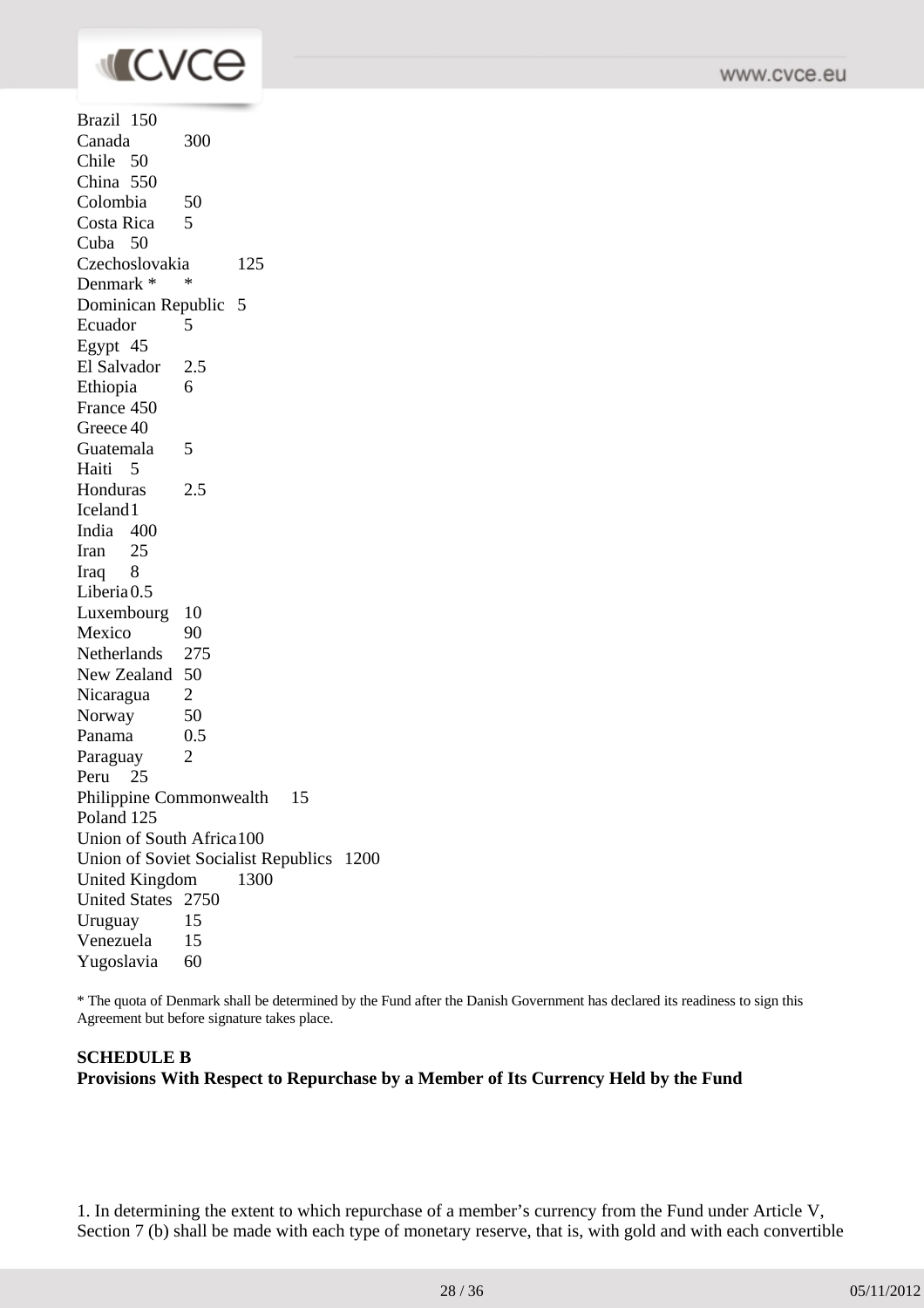# **ILCVCe**

currency, the following rule, subject to 2 below, shall apply:

(a) If the member's monetary reserves have not increased during the year, the amount payable to the Fund shall be distributed among all types of reserves in proportion to the member's holdings thereof at the end of the year.

(b) If the member's monetary reserves have increased during the year, a part of the amount payable to the Fund equal to one-half of the increase shall be distributed among those types of reserves which have increased in proportion to the amount by which each of them has increased. The remainder of the sum payable to the Fund shall be distributed among all types of reserves in proportion to the member's remaining holdings thereof.

(c) If after all the repurchases required under Article V, Section 7 (b), had been made, the result would exceed any of the limits specified in Article V, Section 7 (e), the Fund shall require such repurchases to be made by the members proportionately in such manner that the limits will not be exceeded.

2. The Fund shall not acquire the currency of any non-member under Article V, Section 7 (b) and (c).

3. In calculating monetary reserves and the increase in monetary reserves during any year for the purpose of Article V, Section 7 (b) and (c), no account shall be taken, unless deductions have otherwise been made by the member for such holdings, of any increase in those monetary reserves which is due to currency previously inconvertible having become convertible during the year; or to holdings which are the proceeds of a long-term or medium-term loan contracted during the year; or to holdings which have been transferred or set aside for repayment of a loan during the subsequent year.

4. In the case of members whose metropolitan territories have been occupied by the enemy, gold newly produced during the five years after the entry into force of this Agreement from mines located within their metropolitan territories shall not be included in computations of their monetary reserves or of increases in their monetary reserves.

## **SCHEDULE C Election of Executive Directors**

1. The election of the elective executive directors shall be by ballot of the governors eligible to vote under Article XII, Section 3 (b) (iii) and (iv).

2. In balloting for the five directors to be elected under Article XII, Section 3 (b) (iii), each of the governors eligible to vote shall cast for one person all of the votes to which he is entitled under Article XII, Section 5 (a). The five persons receiving the greatest number of votes shall be directors, provided that no person who received less than nineteen percent of the total number of votes that can be cast (eligible votes) shall be considered elected.

3. When five persons are not elected in the first ballot, a second ballot shall be held in which the person who received the lowest number of votes shall be ineligible for election and in which there shall vote only (a) those governors who voted in the first ballot for a person not elected, and (b) those governors whose votes for a person elected are deemed under 4 below to have raised the votes cast for that person above twenty percent of the eligible votes.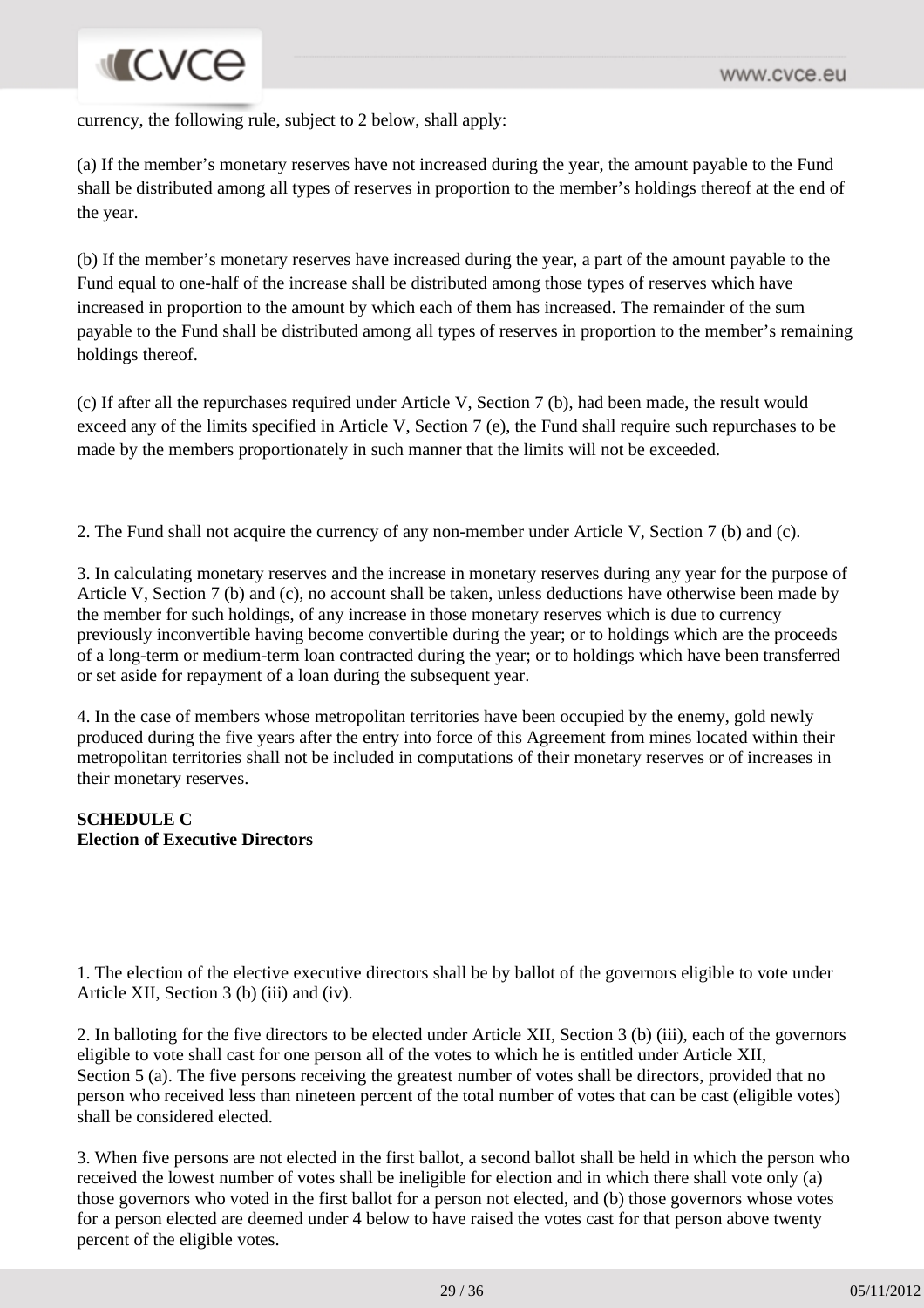

4. In determining whether the votes cast by a governor are to be deemed to have raised the total of any person above twenty percent of the eligible votes the twenty percent shall be deemed to include, first, the votes of the governor casting the largest number of votes for such person, then the votes of the governor casting the next largest number, and so on until twenty percent is reached.

5. Any governor part of whose votes must be counted in order to raise the total of any person above nineteen percent shall be considered as casting all of his votes for such person even if the total votes for such person thereby exceed twenty percent.

6. If, after the second ballot, five persons have not been elected, further ballots shall be held on the same principles until five persons have been elected, provided that after four persons are elected, the fifth may be elected by a simple majority of the remaining votes and shall be deemed to have been elected by all such votes.

7. The directors to be elected by the American Republics under Article XII, Section 3 (b) (iv) shall be elected as follows:

(a) Each of the directors shall be elected separately.

(b) In the election of the first director, each governor representing an American Republic eligible to participate in the election shall cast for one person all the votes to which he is entitled. The person receiving the largest number of votes shall be elected provided that he has received not less than forty-five percent of the total votes.

(c) If no person is elected on the first ballot, further ballots shall be held, in each of which the person receiving the lowest number of votes shall be eliminated, until one person receives a number of votes sufficient for election under (b) above.

(d) Governors whose votes contributed to the election of the first director shall take no part in the election of the second director.

(e) Persons who did not succeed in the first election shall not be ineligible for election as the second director.

(f) A majority of the votes which can be cast shall be required for election of the second director. If at the first ballot no person receives a majority, further ballots shall be held in each of which the person receiving the lowest number of votes shall be eliminated, until some person obtains a majority.

(g) The second director shall be deemed to have been elected by all the votes which could have been cast in the ballot securing his election.

## **SCHEDULE D Settlement of Accounts With Members Withdrawing**

1. The Fund shall be obligated to pay to a member withdrawing an amount equal to its quota, plus any other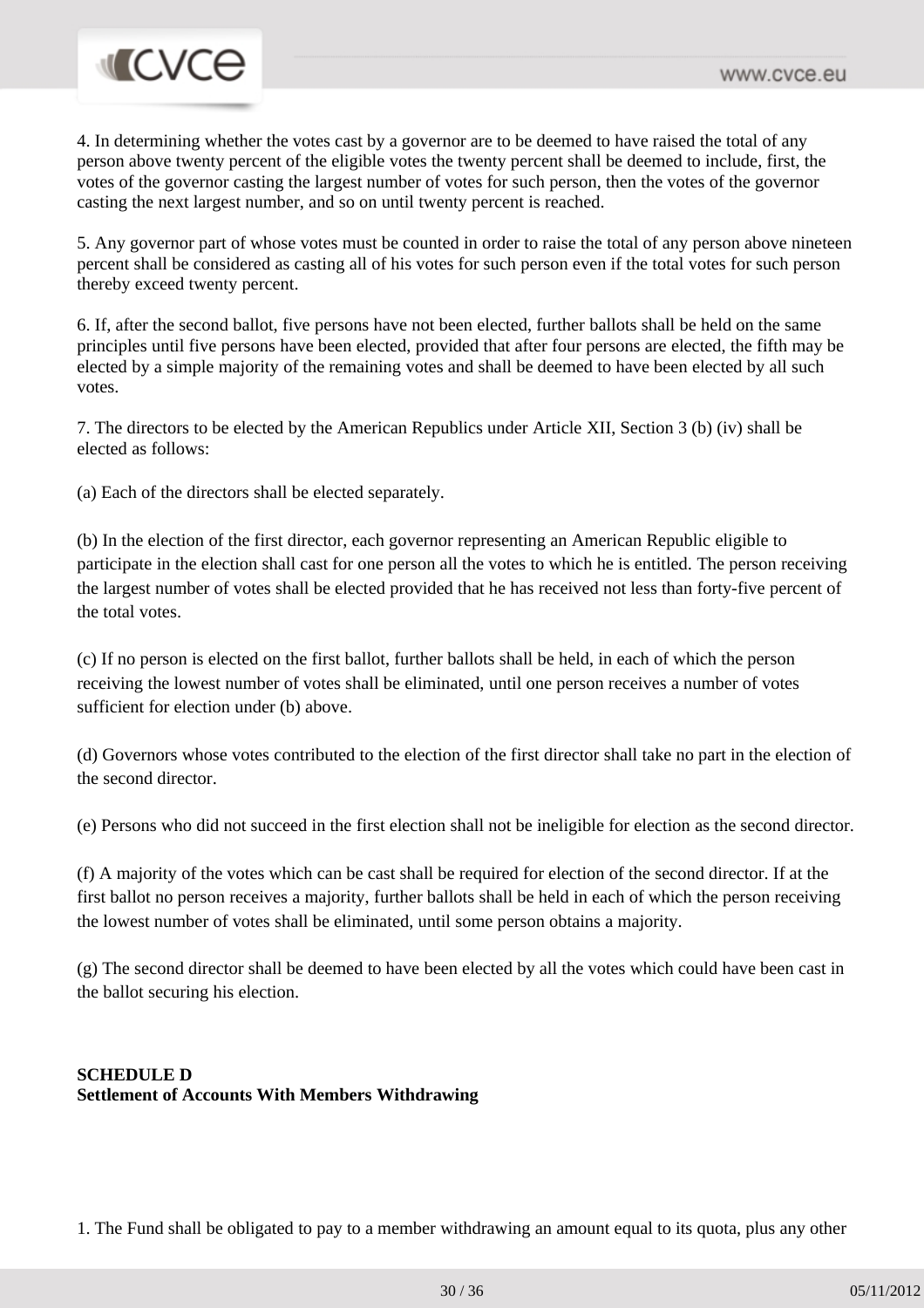# **INCVCe**

amounts due to it from the Fund, less any amounts due to the Fund, including charges accruing after the date of its withdrawal; but no payment shall be made until six months after the date of withdrawal. Payments shall be made in the currency of the withdrawing member.

2. If the Fund's holdings of the currency of the withdrawing member are not sufficient to pay the net amount due from the Fund, the balance shall be paid in gold, or in such other manner as may be agreed. If the Fund and the withdrawing member do not reach agreement within six months of the date of withdrawal, the currency in question held by the Fund shall be paid forthwith to the withdrawing member. Any balance due shall be paid in ten half-yearly installments during the ensuing five years. Each such installment shall be paid, at the option of the Fund, either in the currency of the withdrawing member acquired after its withdrawal or by the delivery of gold.

3. If the Fund fails to meet any installment which is due in accordance with the preceding paragraphs, the withdrawing member shall be entitled to require the Fund to pay the installment in any currency held by the Fund with the exception of any currency which has been declared scarce under Article VII, Section 3.

4. If the Fund's holdings of the currency of a withdrawing member exceed the amount due to it, and if agreement on the method of settling accounts is not reached within six months of the date of withdrawal, the former member shall be obligated to redeem such excess currency in gold or, at its option, in the currencies of members which at the time of redemption are convertible. Redemption shall be made at the parity existing at the time of withdrawal from the Fund. The withdrawing member shall complete redemption within five years of the date of withdrawal, or within such longer period as may be fixed by the Fund, but shall not be required to redeem in any half-yearly period more than one-tenth of the Fund's excess holdings of its currency at the date of withdrawal plus further acquisitions of the currency during such half-yearly period. If the withdrawing member does not fulfill this obligation, the Fund may in an orderly manner liquidate in any market the amount of currency which should have been redeemed.

5. Any member desiring to obtain the currency of a member which has withdrawn shall acquire it by purchase from the Fund, to the extent that such member has access to the resources of the Fund and that such currency is available under 4 above.

6. The withdrawing member guarantees the unrestricted use at all times of the currency disposed of under 4 and 5 above for the purchase of goods or for payment of sums due to it or to persons within its territories. It shall compensate the Fund for any loss resulting from the difference between the par value of its currency on the date of withdrawal and the value realized by the Fund on disposal under 4 and 5 above.

7. In the event of the Fund going into liquidation under Article XVI, Section 2, within six months of the date on which the member withdraws, the account between the Fund and that government shall be settled in accordance with Article XVI, Section 2, and Schedule E.

## **SCHEDULE E Administration of Liquidation**

1. In the event of liquidation the liabilities of the Fund other than the repayment of subscriptions shall have priority in the distribution of the assets of the Fund. In meeting each such liability the Fund shall use its assets in the following order:

(a) the currency in which the liability is payable;

(b) gold;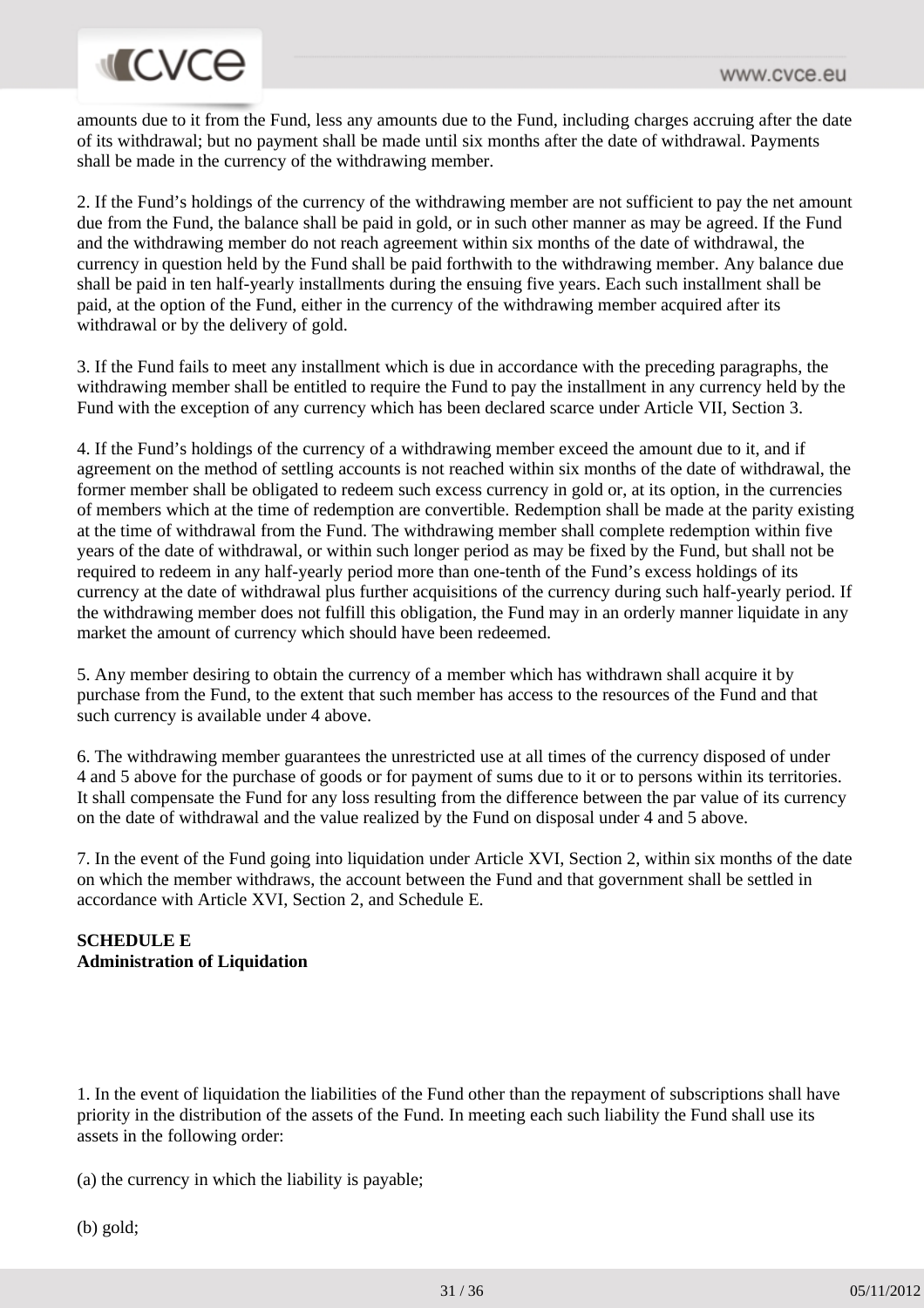

(c) all other currencies in proportion, so far as may be practicable, to the quotas of the members.

2. After the discharge of the Fund's liabilities in accordance with 1 above, the balance of the Fund's assets shall be distributed and apportioned as follows:

(a) The Fund shall distribute its holdings of gold among the members whose currencies are held by the Fund in amounts less than their quotas. These members shall share the gold so distributed in the proportions of the amounts by which their quotas exceed the Fund's holdings of their currencies.

(b) The Fund shall distribute to each member one-half the Fund's holdings of its currency but such distribution shall not exceed fifty percent of its quota.

(c) The Fund shall apportion the remainder of its holdings of each currency among all the members in proportion to the amounts due to each member after the distributions under (a) and (b) above.

3. Each member shall redeem the holdings of its currency apportioned to other members under 2 (c) above, and shall agree with the Fund within three months after a decision to liquidate upon an orderly procedure for such redemption.

4. If a member has not reached agreement with the Fund within the three-month period referred to in 3 above, the Fund shall use the currencies of other members apportioned to that member under 2 (c) above to redeem the currency of that member apportioned to other members. Each currency apportioned to a member which has not reached agreement shall be used, so far as possible, to redeem its currency apportioned to the members which have made agreements with the Fund under 3 above.

5. If a member has reached agreement with the Fund in accordance with 3 above, the Fund shall use the currencies of other members apportioned to that member under 2 (c) above to redeem the currency of that member apportioned to other members which have made agreements with the Fund under 3 above. Each amount so redeemed shall be redeemed in the currency of the member to which it was apportioned.

6. After carrying out the preceding paragraphs, the Fund shall pay to each member the remaining currencies held for its account.

7. Each member whose currency has been distributed to other members under 6 above shall redeem such currency in gold or, at its option, in the currency of the member requesting redemption, or in such other manner as may be agreed between them. If the members involved do not otherwise agree, the member obligated to redeem shall complete redemption within five years of the date of distribution, but shall not be required to redeem in any half-yearly period more than one-tenth of the amount distributed to each other member. If the member does not fulfill this obligation, the amount of currency which should have been redeemed may be liquidated in an orderly manner in any market.

8. Each member whose currency has been distributed to other members under 6 above guarantees the unrestricted use of such currency at all times for the purchase of goods or for payment of sums due to it or to persons in its territories. Each member so obligated agrees to compensate other members for any loss resulting from the difference between the par value of its currency on the date of the decision to liquidate the Fund and the value realized by such members on disposal of its currency.

## **LIST OF ARTICLES AND SECTIONS**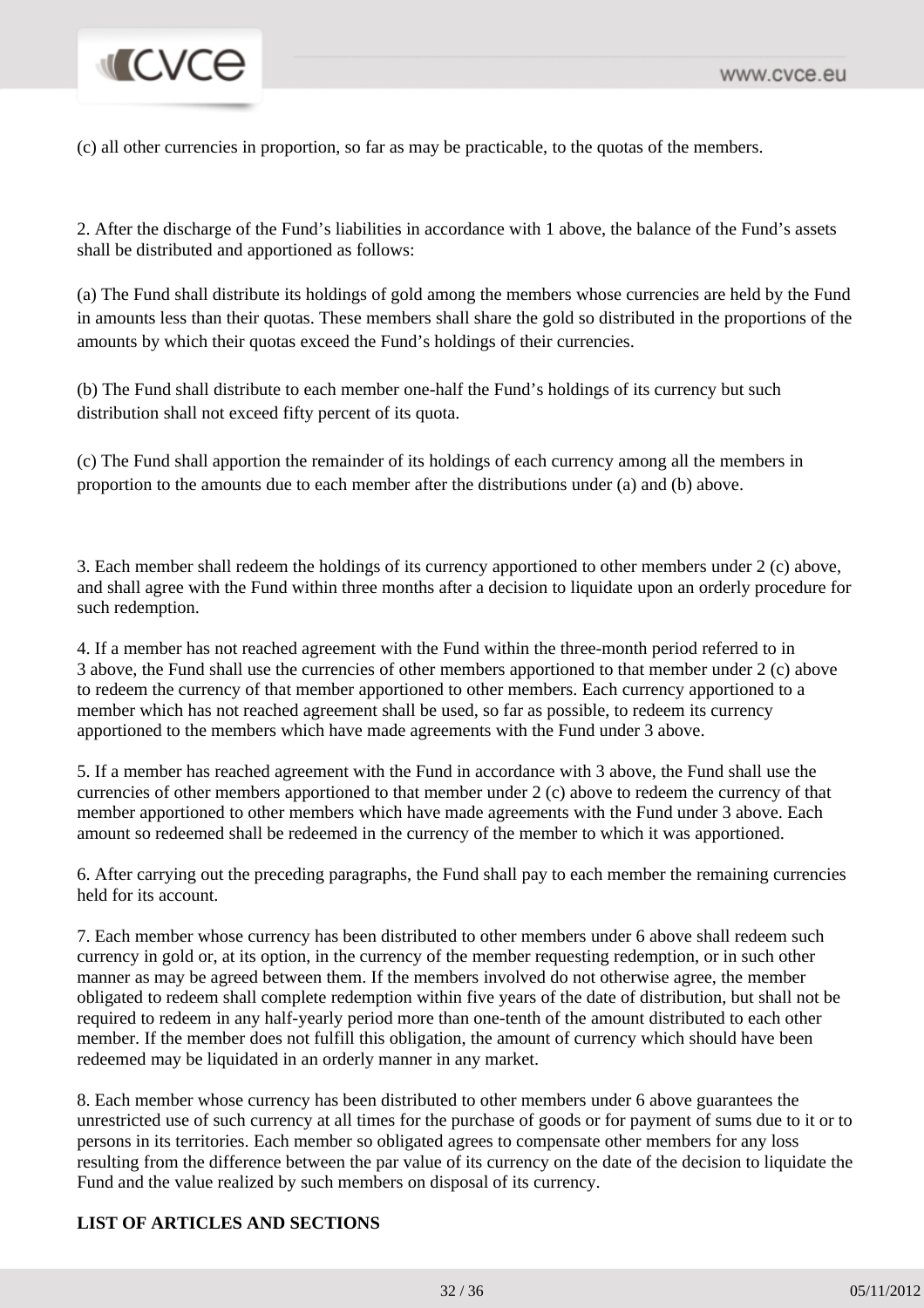## **Introductory Article**

## **I. Purposes**

## **II. Membership**

- 1. Original members
- 2. Other members

## **III. Quotas and Subscriptions**

- 1. Quotas
- 2. Adjustment of quotas
- 3. Subscriptions: time, place and form of payment
- 4. Payments when quotas are changed
- 5. Substitution of securities for currency

#### **IV. Par Values of Currencies**

- 1. Expression of par values
- 2. Gold purchases based on par values
- 3. Foreign exchange dealings based on parity
- 4. Obligations regarding exchange stability
- 5. Changes in par values
- 6. Effect of unauthorized changes
- 7. Uniform changes in par values
- 8. Maintenance of gold value of the Fund's assets
- 9. Separate currencies within a member's territories

#### **V. Transactions with the Fund**

- 1. Agencies dealing with the Fund
- 2. Limitation on the Fund's operations
- 3. Conditions governing use of the Fund's resources
- 4. Waiver of conditions
- 5. Ineligibility to use the Fund's resources
- 6. Purchases of currencies from the Fund for gold
- 7. Repurchase by a member of its currency held by the Fund
- 8. Charges

## **VI. Capital Transfers**

1. Use of the Fund's resources for capital transfers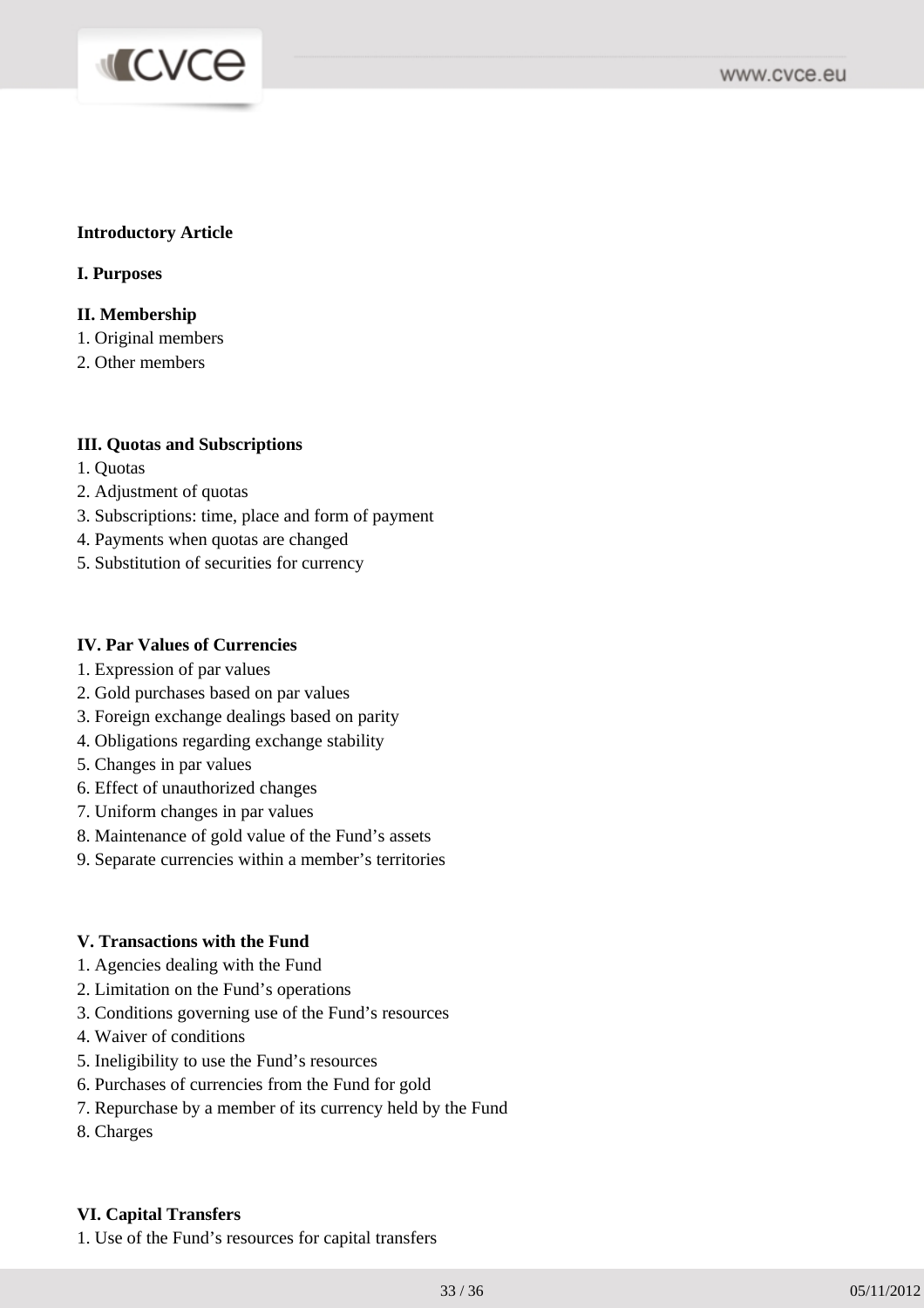- 2. Special provisions for capital transfers
- 3. Controls of capital transfers

## **VII. Scarce Currencies**

- 1. General scarcity of currency
- 2. Measures to replenish the Fund's holdings of scarce currencies
- 3. Scarcity of the Fund's holdings
- 4. Administration of restrictions
- 5. Effect of other international agreements on restrictions

## **VIII. General Obligations of Members**

- 1. Introduction
- 2. Avoidance of restrictions on current payments
- 3. Avoidance of discriminatory currency practices
- 4. Convertibility of foreign-held balances
- 5. Furnishing of information
- 6. Consultation between members regarding existing international agreements

## **IX. Status, Immunities and Privileges**

- 1. Purposes of Article
- 2. Status of the Fund
- 3. Immunity from judicial process
- 4. Immunity from other action
- 5. Immunity of archives
- 6. Freedom of assets from restrictions
- 7. Privilege for communications
- 8. Immunities and privileges of officers and employees
- 9. Immunities from taxation
- 10. Application of Article

## **X. Relations with Other International Organizations**

## **XI. Relations with Non-member Countries**

- 1. Undertakings regarding relations with non-member countries
- 2. Restrictions on transactions with non-member countries

## **XII. Organization and Management**

- 1. Structure of the Fund
- 2. Board of Governors
- 3. Executive Directors
- 4. Managing Director and staff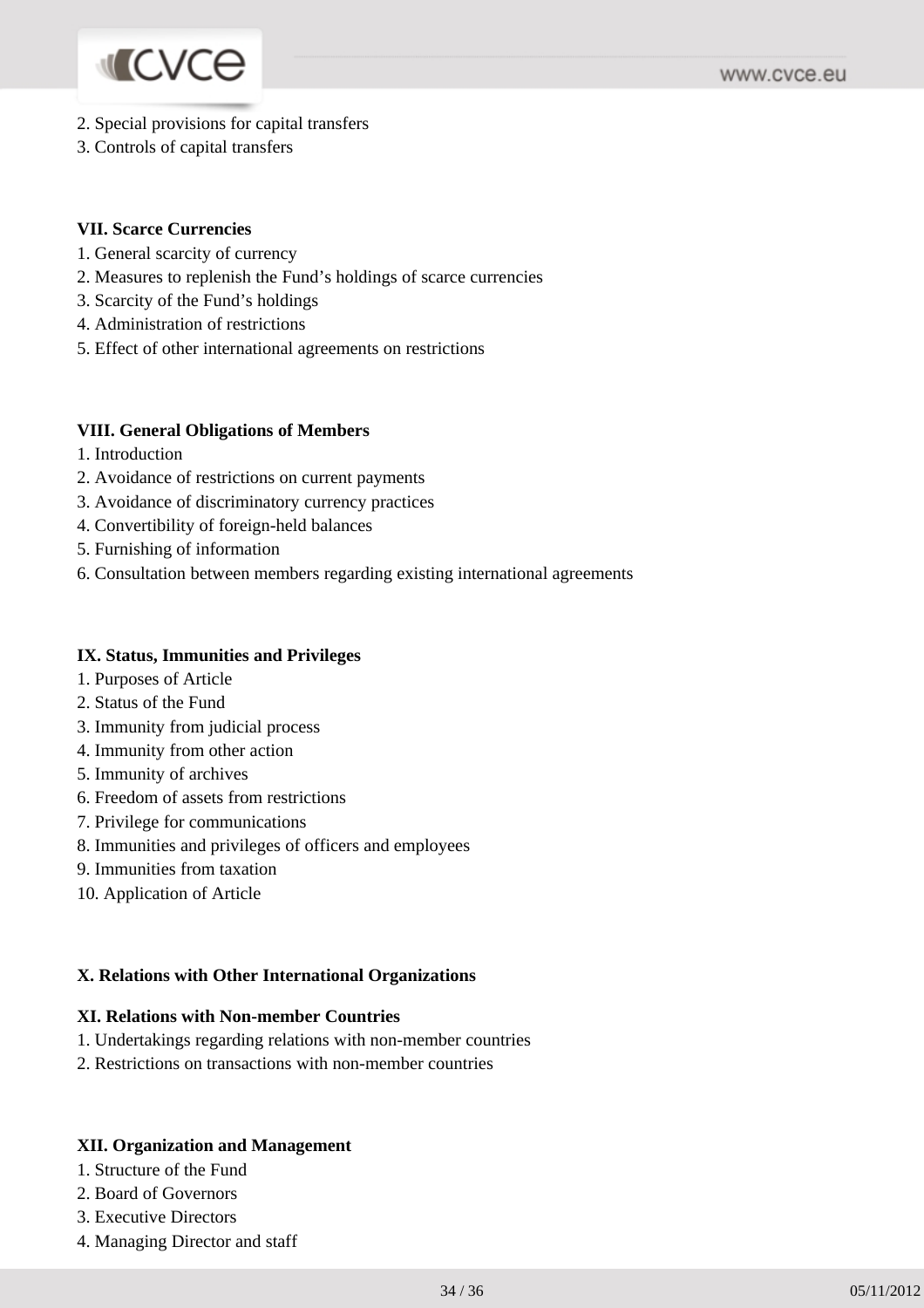

- 5. Voting
- 6. Distribution of net income
- 7. Publication of reports
- 8. Communication of views to members

## **XIII. Offices and Depositories**

- 1. Location of offices
- 2. Depositories
- 3. Guarantee of the Fund's assets

## **XIV. Transitional Period**

- 1. Introduction
- 2. Exchange restrictions
- 3. Notification to the Fund
- 4. Action of the Fund relating to restrictions
- 5. Nature of transitional period

## **XV. Withdrawal from Membership**

- 1. Right of members to withdraw
- 2. Compulsory withdrawal
- 3. Settlement of accounts with members withdrawing

## **XVI. Emergency Provisions**

- 1. Temporary suspension
- 2. Liquidation of the Fund

## **XVII. Amendments**

## **XVIII. Interpretation**

## **XIX. Explanation of Terms**

## **XX. Final Provisions**

- 1. Entry into force
- 2. Signature
- 3. Inauguration of the Fund
- 4. Initial determination of par values

## **SCHEDULES**